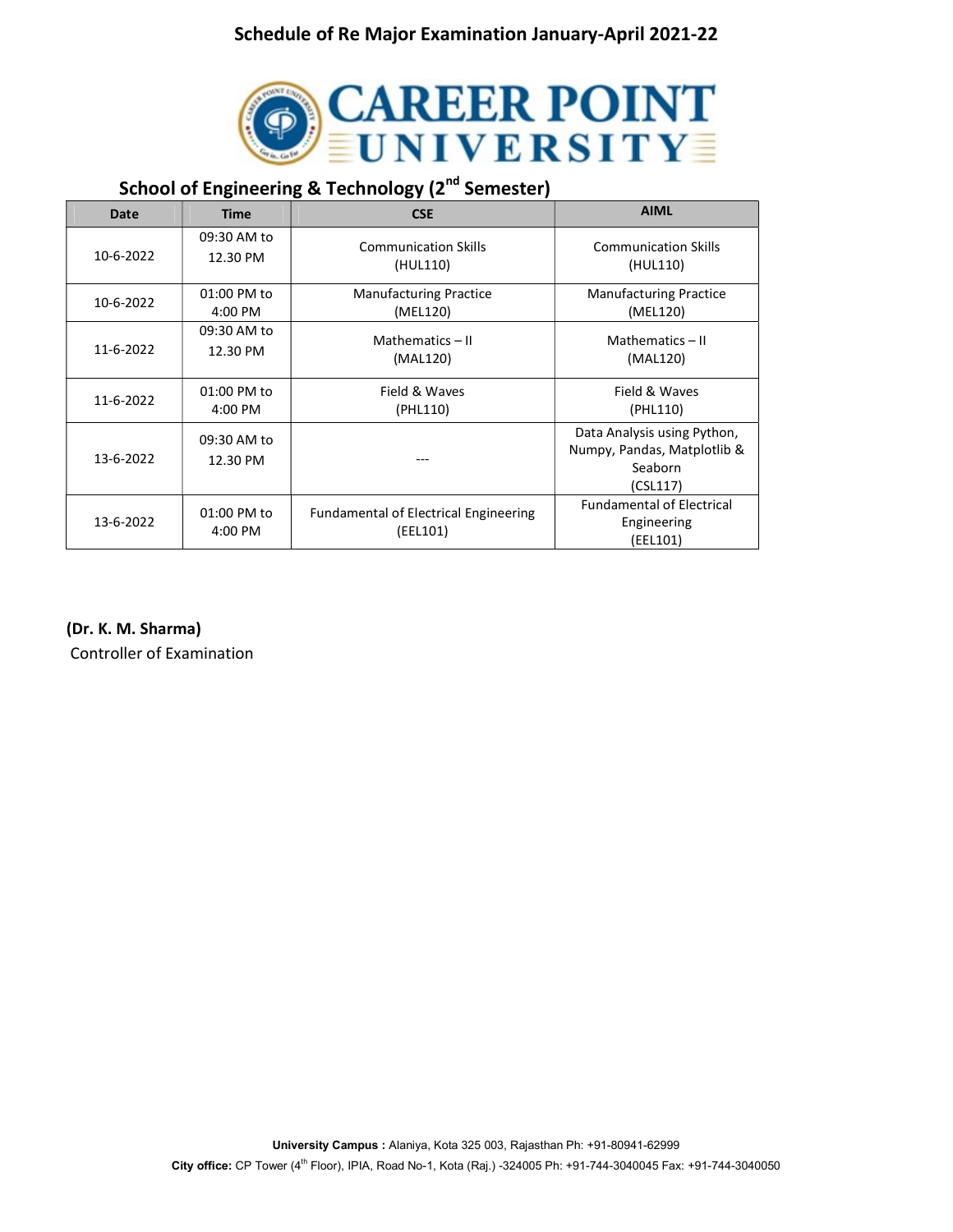

## School of Engineering & Technology (4<sup>th</sup> Semester)

| <b>Date</b> | <b>Time</b>             | AI/ML                                                           | Comp. Sc.                                                | <b>Mechanical</b>                                       |
|-------------|-------------------------|-----------------------------------------------------------------|----------------------------------------------------------|---------------------------------------------------------|
| 10-6-2022   | 09:30 AM to<br>12.30 PM | Introduction to Database<br>System<br>(CSL230)                  | Introduction to Database System<br>(CSL230)              | <b>Operation Research</b><br>(MEL221)                   |
| 10-6-2022   | 01:00 PM to<br>4:00 PM  | Programming in Java<br>(CSL234)                                 | Programming in Java<br>(CSL234)                          |                                                         |
| 11-6-2022   | 09:30 AM to<br>12.30 PM | <b>Operating Systems</b><br>(CSL278)                            | <b>Operating Systems</b><br>(CSL278)                     | <b>Casting Welding</b><br>and Forming<br>(MEL232)       |
| 11-6-2022   | 01:00 PM to<br>4:00 PM  | Probability Theory and<br><b>Stochastic Process</b><br>(MAL250) | Probability Theory and Stochastic<br>Process<br>(MAL250) | <b>Numerical Methods</b><br>and Computation<br>(MAL230) |
| 13-6-2022   | 09:30 AM to<br>12.30 PM | Software Engineering<br>(CSL240)                                | Software Engineering (CSL240)                            | <b>Engineering</b><br>Material (MEL236)                 |
| 13-6-2022   | 01:00 PM to<br>4:00 PM  | Machine Learning and<br><b>Pattern Recognition</b><br>(CSL233)  |                                                          |                                                         |
| 14-6-2022   | 09:30 PM to<br>12.30 PM | Language and<br>Communication<br>(HUL234)                       | Language and Communication<br>(HUL234)                   | Language and<br><b>Communication</b><br>(HUL234)        |

#### Open Course

| 14-6-2022 | 01:00 PM<br>to 4:00<br><b>PM</b> | Concepts & Practice of Business Management<br>(SML211) |
|-----------|----------------------------------|--------------------------------------------------------|
|-----------|----------------------------------|--------------------------------------------------------|

#### (Dr. K. M. Sharma)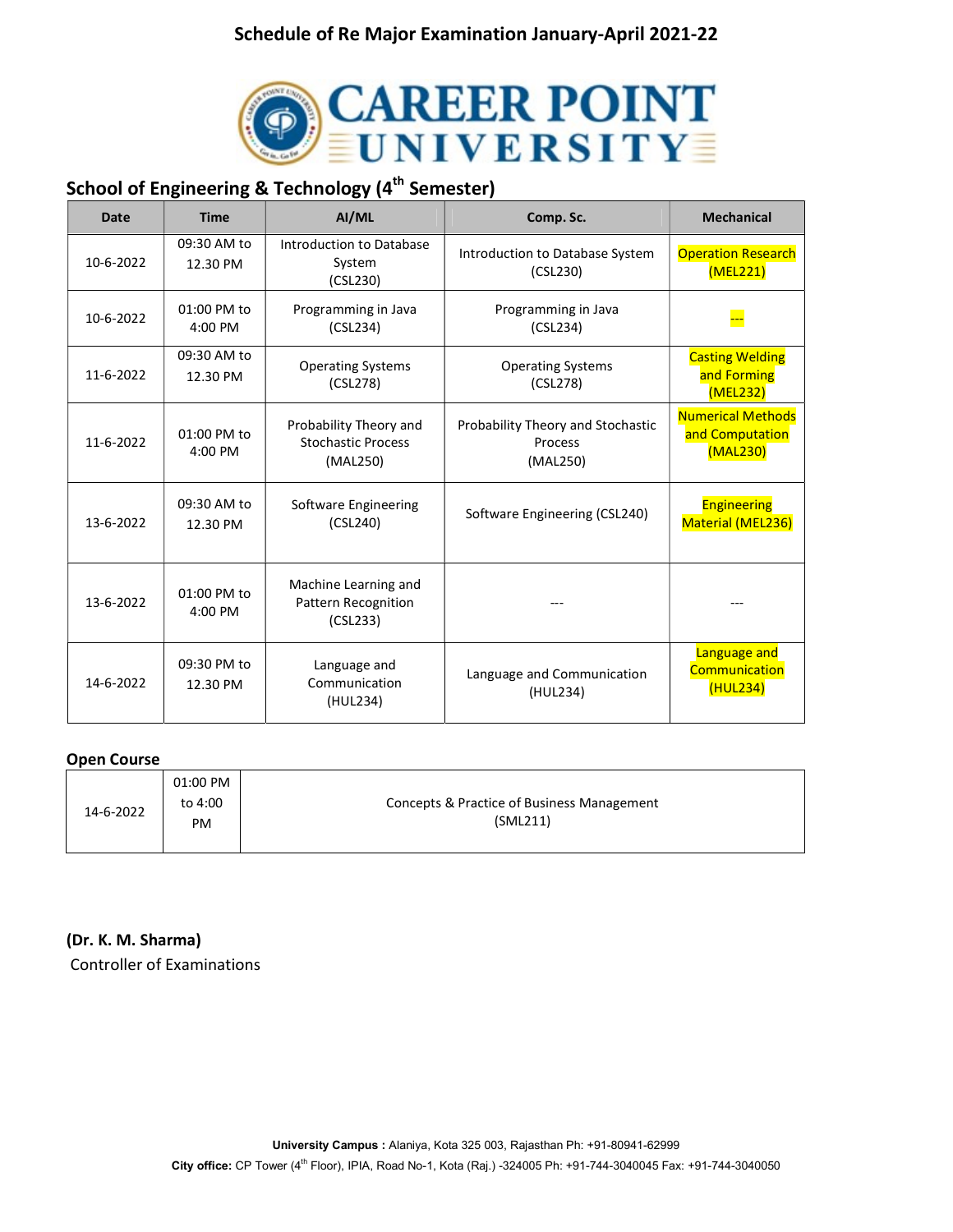

# School of Engineering & Technology (6<sup>th</sup> Semester)

| Date & Day | <b>Time</b>             | <b>Civil</b>                                                          | Comp. Sc.                                                           | <b>Electrical</b>                                                | <b>Mechanical</b>                                                       |
|------------|-------------------------|-----------------------------------------------------------------------|---------------------------------------------------------------------|------------------------------------------------------------------|-------------------------------------------------------------------------|
| 10-6-2022  | 09:30 AM to<br>12.30 PM | Geotechnical<br>Engineering<br>(CEL321)                               | Introduction to<br><b>Cloud Computing</b><br>(CSL377)               | <b>Control Engineering</b><br>$-$ II<br>(EEL325)                 | Mechanical<br>Measurement, Control<br>Theory & Applications<br>(MEL312) |
| 10-6-2022  | 01:00 PM to<br>4:00 PM  |                                                                       | Artificial<br>Intelligence<br>(CSL331)                              | Power Engineering-II<br>(EEL456)                                 | Refrigeration & Air<br>Conditioning<br>(MEL344)                         |
| 11-6-2022  | 09:30 AM to<br>12.30 PM | <b>Advanced Water</b><br>& Waste Water<br>Engineering<br>(CEL311)     | Compiler Design<br>(CSL335)                                         | Communication<br>Engineering<br>(EEL306)                         | I.C. Engine<br>(MEL345)                                                 |
| 11-6-2022  | 01:00 PM to<br>4:00 PM  | Communication<br>Skills and<br>Personality<br>Development<br>(HUL300) | Communication<br>Skills &<br>Personality<br>Development<br>(HUL300) | Communication<br>Skills & Personality<br>Development<br>(HUL300) | Communication Skills &<br>Personality<br>Development<br>(HUL300)        |
| 13-6-2022  | 09:30 AM to<br>12.30 PM | Design of Steel<br><b>Structures</b><br>(CEL332)                      | Computer<br><b>Networks</b><br>(CSL372)                             | <b>Power Electronics</b><br>Devices and circuits<br>(EEL209)     | Operations Planning &<br>Control<br>(MEL322)                            |

## Open Course

| 14-6-2022 | 09:30 AM to<br>12.30 PM | Organization Behavior & Human Resources<br>(SML421) |
|-----------|-------------------------|-----------------------------------------------------|
| 14-6-2022 | 01:00 PM to<br>4:00 PM  | Industrial Law<br>(SML422)                          |

### (Dr. K. M. Sharma)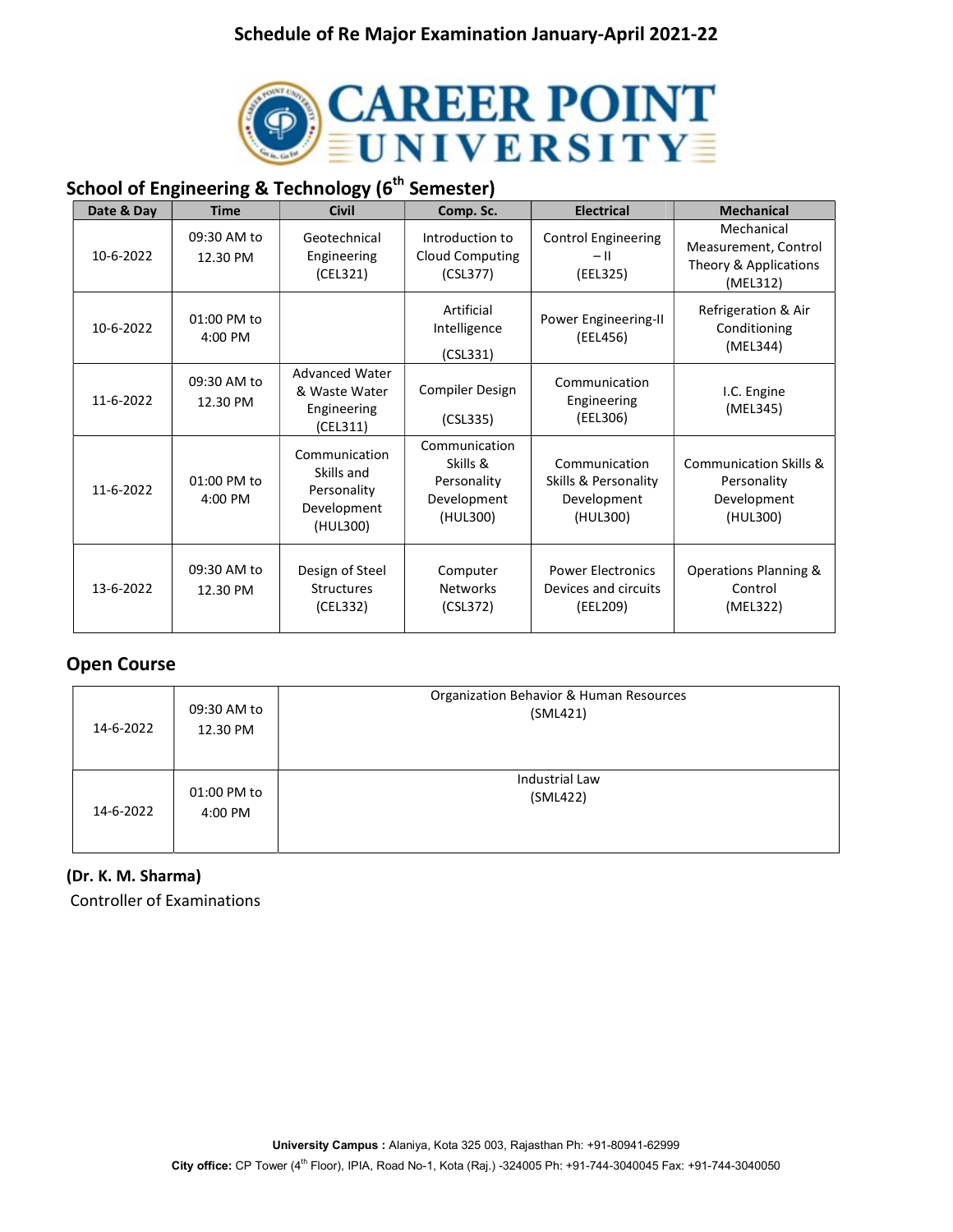

# School of Engineering & Technology (8<sup>th</sup> Semester)

| Date & Day | <b>Time</b>             | <b>Civil</b>                                      | Comp. Sc.                                        | <b>Electrical</b>                    | <b>Mechanical</b>                           |
|------------|-------------------------|---------------------------------------------------|--------------------------------------------------|--------------------------------------|---------------------------------------------|
| 10-6-2022  | 09:30 AM to<br>12.30 PM | Construction<br>Project<br>Management<br>(CEL401) | <b>Advanced Computer</b><br>Networks<br>(CSL724) | <b>HVDC Transmission</b><br>(EEL452) | <b>Mechanical Vibrations</b><br>(MEL316)    |
| 10-6-2022  | 01:00 PM to<br>4:00 PM  | <b>Hydraulic Structures</b><br>Design (CEL405)    |                                                  | ----                                 | <b>Total Quality Management</b><br>(MEL420) |

## Open Course

| 11-6-2022 | 09:30 AM to<br>12.30 PM | <b>Fundamental of Marketing Management</b><br>(SML491)      |
|-----------|-------------------------|-------------------------------------------------------------|
| 11-6-2022 | 01:00 PM to<br>4:00 PM  | <b>Business Ethics and Corporate Governance</b><br>(SML492) |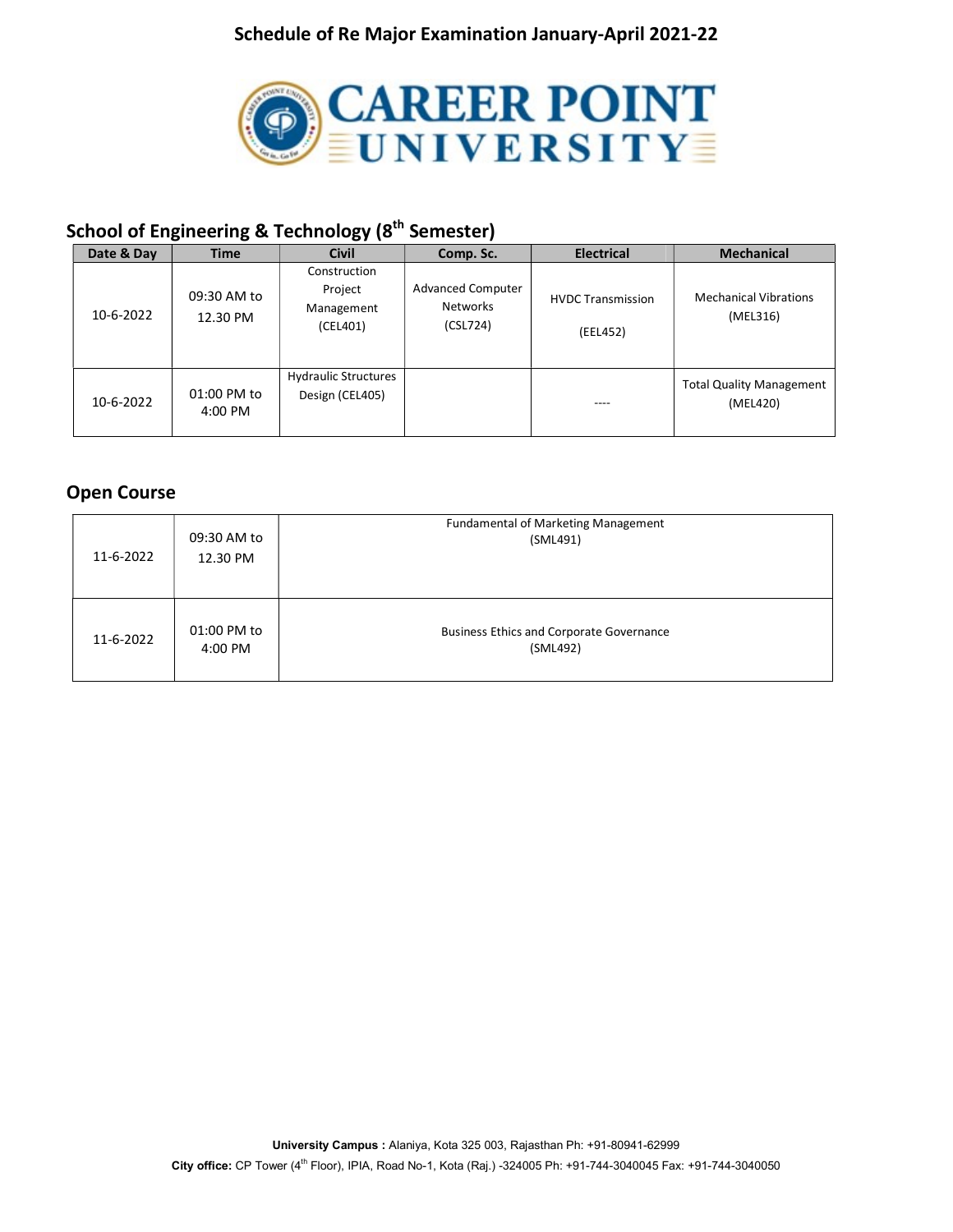

## School of Commerce & Management (2<sup>nd</sup> Semester)

| <b>Date</b> | <b>Time</b>             | <b>BBA(Honors)/</b><br><b>BHA/BBA(DS)</b>                     | <b>B.Com(Honors)</b>                                          | <b>BBA + LLB</b>                                              | <b>MBA</b>                                           |
|-------------|-------------------------|---------------------------------------------------------------|---------------------------------------------------------------|---------------------------------------------------------------|------------------------------------------------------|
| 10-6-2022   | 09:30 AM to<br>12.30 PM | <b>Business</b><br><b>Statistics</b><br>(SML202)              | <b>Business</b><br><b>Statistics</b><br>(SML202)              | Law Of Contract-I<br>(LBL412)                                 | <b>Applied Taxation</b><br>(SML852)                  |
| 10-6-2022   | 01:00 PM to<br>4:00 PM  | <b>Business Law</b><br>(SML203)                               | <b>Business Law</b><br>(SML203)                               | Constitutional law-I<br>(LBL121)                              | Financial<br>Management<br>(SML705)                  |
| 11-6-2022   | 09:30 AM to<br>12.30 PM | Cost Analysis &<br>Control<br>(SML204)                        | Cost Analysis &<br>Control<br>(SML204)                        | Cost Analysis &<br>Control<br>(SML204)                        | Human Resource<br>Management<br>(SML731)             |
| 11-6-2022   | 01:00 PM to<br>4:00 PM  | <b>Business Ethics</b><br>(SML205)                            | <b>Business Ethics</b><br>(SML205)                            | <b>Business Ethics</b><br>(SML205)                            | Marketing<br>Management<br>(SML760)                  |
| 13-6-2022   | 09:30 AM to<br>12.30 PM | English in<br>Practice<br>(HUL101)                            | English in<br>Practice<br>(HUL101)                            | English in Practice<br>(HUL101)                               | Management of<br>Research<br>Methodology<br>(SML895) |
| 13-6-2022   | 01:00 PM to<br>4:00 PM  | Data Analysis<br>Using Python<br>(CSL219)                     |                                                               |                                                               | Operations<br>Management<br>(SML745)                 |
| 14-6-2022   | 09:30 AM to<br>12.30 PM |                                                               | ---                                                           |                                                               |                                                      |
| 14-6-2022   | 01:00 PM to<br>4:00 PM  | Introduction to<br><b>Business</b><br>Environment<br>(SML201) | Introduction to<br><b>Business</b><br>Environment<br>(SML201) | Introduction to<br><b>Business</b><br>Environment<br>(SML201) | <b>Operation Research</b><br>(MAL280)                |

#### (Dr. K. M. Sharma)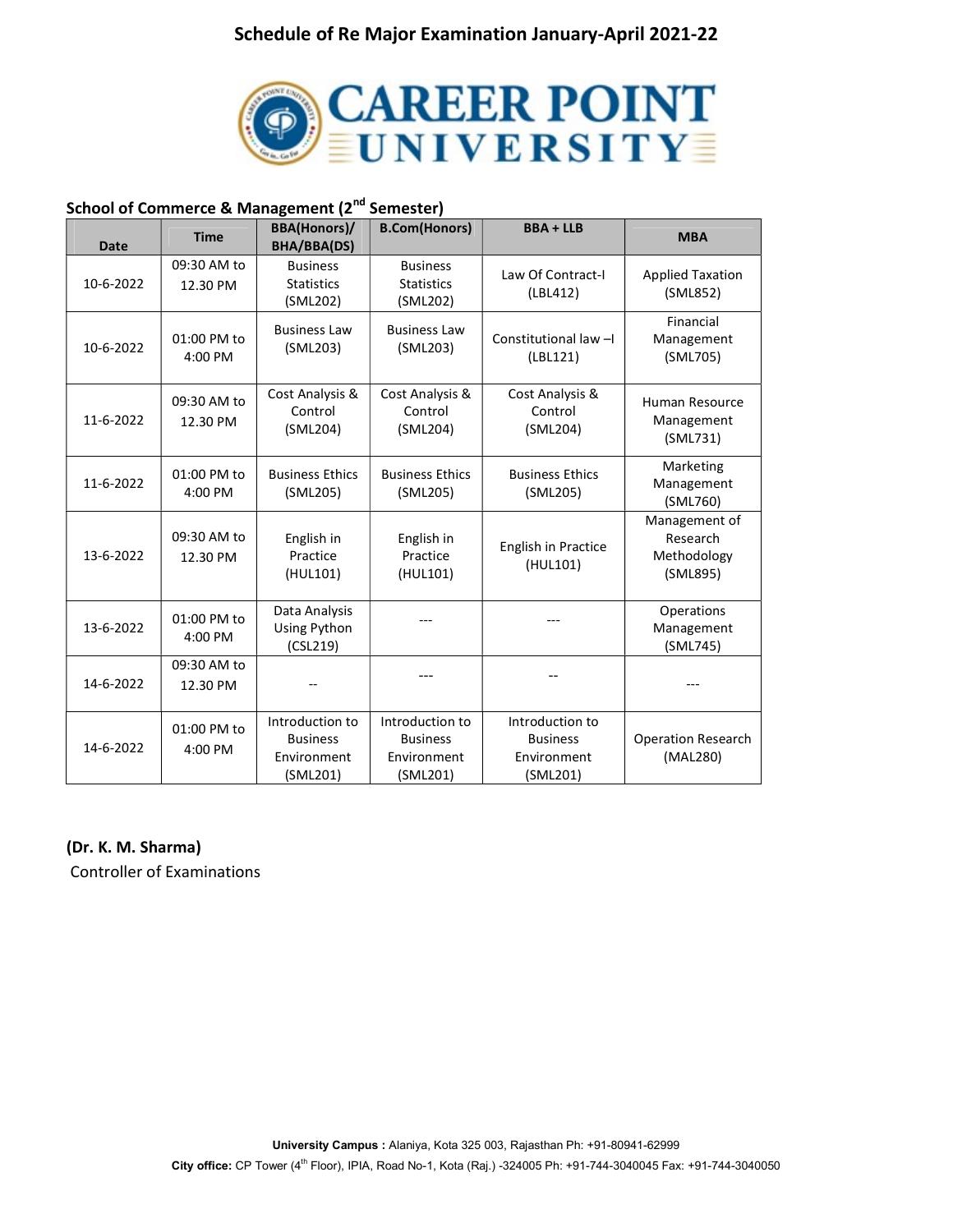

## School of Commerce & Management (4<sup>th</sup> Semester)

| Date & Day | <b>Time</b>             | <b>BBA(Honors)/BBA (DS)</b>                                                                              | <b>B.Com(Honors)</b>                                    | <b>BBA+LLB</b>                                     |
|------------|-------------------------|----------------------------------------------------------------------------------------------------------|---------------------------------------------------------|----------------------------------------------------|
| 10-6-2022  | 09:30 AM to<br>12.30 PM | Financial Management in<br>Industry<br>(SML412)                                                          | Financial Management in<br>Industry<br>(SML412)         | Financial Management in<br>Industry<br>(SML412)    |
| 10-6-2022  | 01:00 PM to<br>4:00 PM  | Marketing Management in<br>Industry<br>(SML413)                                                          | Marketing Management in<br>Industry<br>(SML413)         | Family Law-II<br>(Mohammedan Law)<br>(LBL423)      |
| 11-6-2022  | 09:30 AM to<br>12.30 PM | Human Resource<br>Management In Industry<br>$(SML-414)$                                                  | Human Resource<br>Management In Industry<br>$(SML-414)$ | Jurisprudence<br>(LBL424)                          |
| 11-6-2022  | 01:00 PM to<br>4:00 PM  | Research Methodology In<br>Industry<br>(SML415)                                                          | Research Methodology In<br>Industry<br>(SML415)         | Research Methodology In<br>Industry<br>(SML415)    |
| 13-6-2022  | 09:30 AM to<br>12.30 PM | <b>Operation Research</b><br>(MAL280)                                                                    | <b>Operation Research</b><br>(MAL280)                   | <b>Operation Research</b><br>(MAL280)              |
| 13-6-2022  | 01:00 PM to<br>4:00 PM  | Data Analytics &<br>Visualization - Tools &<br><b>Techniques</b><br>(CSL411)                             |                                                         | Law of Torts including M V<br>Accident<br>(LBL221) |
| 14-6-2022  | 09:30 AM to<br>12.30 PM | Machine Learning for<br><b>Business</b><br>(CSL412)/ Management<br><b>Information System</b><br>(CSL241) | Management Information<br>System<br>(CSL241)            |                                                    |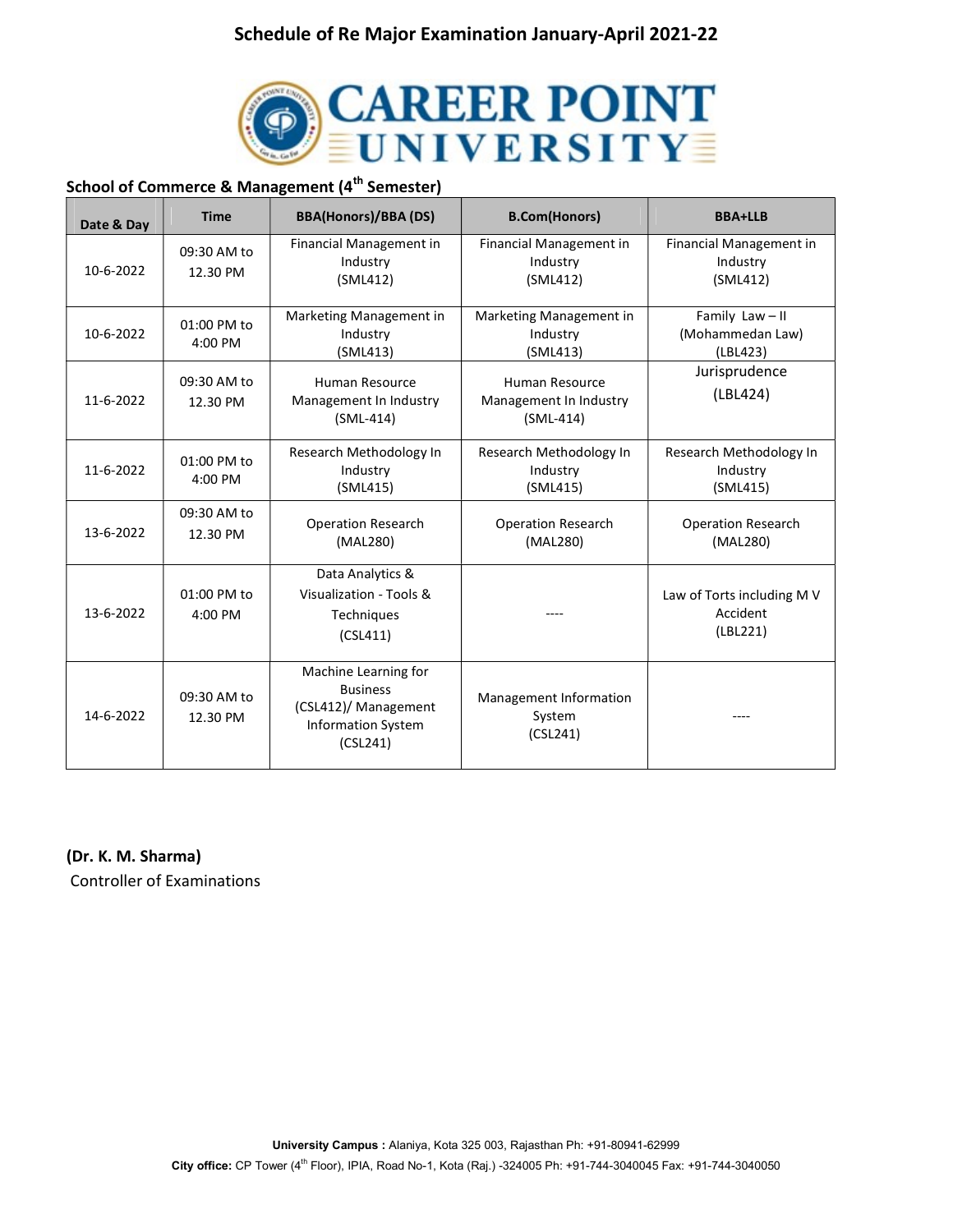

# School of Commerce & Management (6<sup>th</sup> Semester)

| Date & Day      | <b>Time</b>                | <b>BBA(Honors)</b>                                       | <b>B.Com(Honors)</b>                                     | <b>BBA + LLB</b>                                    |
|-----------------|----------------------------|----------------------------------------------------------|----------------------------------------------------------|-----------------------------------------------------|
| 10-6-2022       | 09:30 AM to<br>12.30 PM    | Indian Economy<br>(SML602)                               | Indian Economy<br>(SML602)                               | Insurance Law<br>(LBLE416)                          |
| 10-6-2022       | 01:00 PM to 4:00<br>PM     | Export, Import Policy &<br>Documentation<br>SML603)      | Export, Import Policy &<br>Documentation<br>$(SML-603)$  | Export, Import Policy &<br>Documentation<br>SML603) |
| 11-6-2022       | 09:30 AM to<br>12.30 PM    | Insurance & Risk Management<br>(SML604)                  | Insurance & Risk<br>Management<br>(SML604)               | Consumer Law and<br>Competition<br>(LBL322)         |
|                 |                            | Indian Financial System<br>(SML611)                      | Indian Financial System<br>(SML611)                      |                                                     |
| $11 - 6 - 2022$ | $01:00$ PM to $4:00$<br>PM | Industrial Marketing Concepts &<br>Practice<br>(SML621)  |                                                          | Labour Law-I<br>(LBL321)                            |
|                 |                            | Labour Law & Industrial Relation<br>(SML631)             |                                                          |                                                     |
| 09:30 AM to     |                            | <b>International Financial</b><br>Management<br>(SML612) | <b>International Financial</b><br>Management<br>(SML612) |                                                     |
| 13-6-2022       | 12.30 PM                   | Advertisement Management<br>(SML622)                     |                                                          | Law of Crimes-II (crpc)<br>(LBL522)                 |
|                 |                            | Human Resource Development<br>(SML632)                   |                                                          |                                                     |
| 13-6-2022       | 01:00 PM to 4:00<br>PM     | Fundamental of Leadership<br>(SML601)                    | E- Commerce<br>(SML605)                                  | Fundamental of<br>Leadership<br>(SML601)            |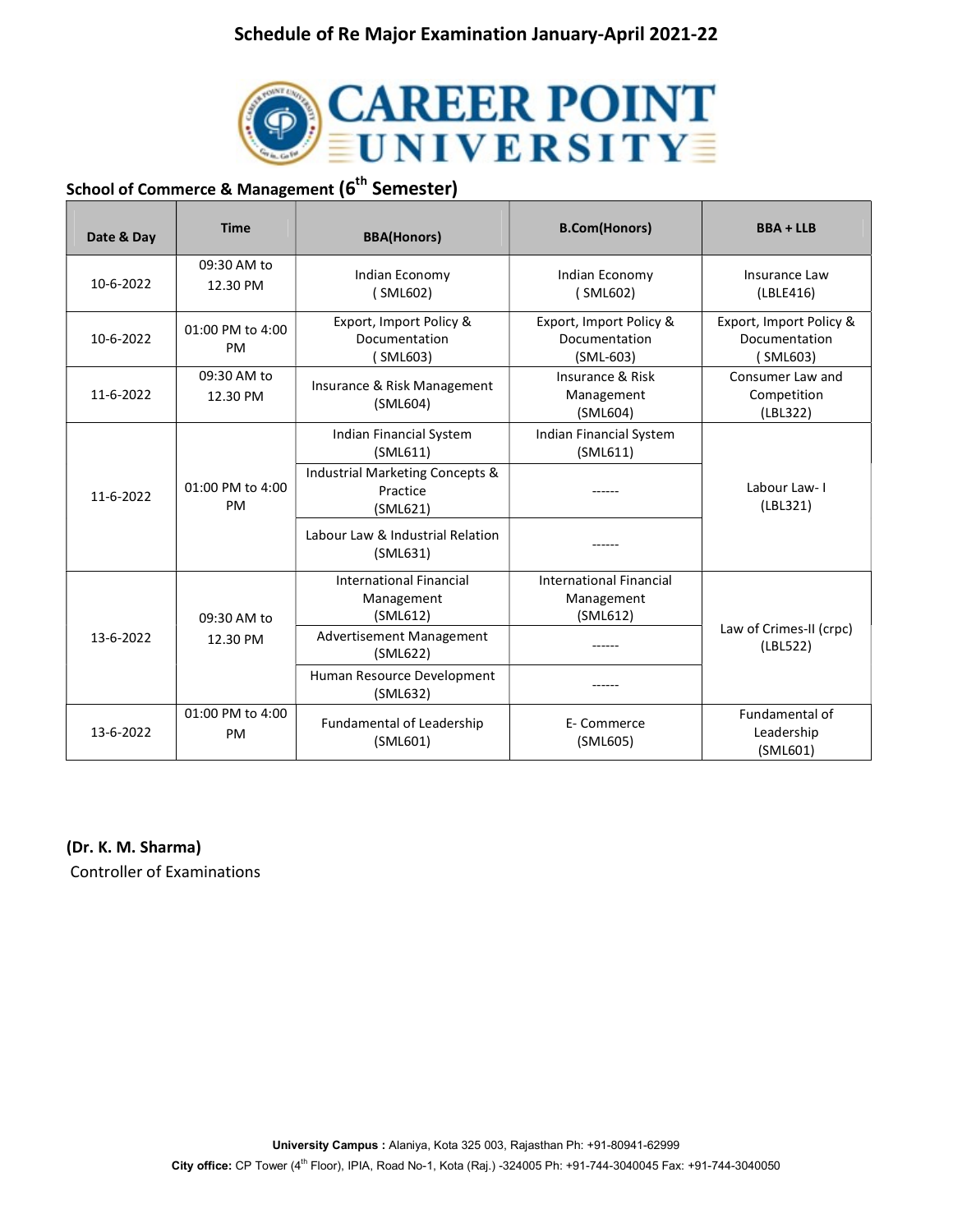

## School of Legal Studies (8<sup>th</sup> Semester)

| Date & Day | <b>Time</b><br><b>BBA + LLB</b> |                                                              |
|------------|---------------------------------|--------------------------------------------------------------|
| 10-6-2022  | 09:30 AM to 12.30 PM            | Indian Economy<br>(SML602)                                   |
| 10-6-2022  | 01:00 PM to 4:00 PM             | Administrative Law<br>(LBL511)                               |
| 11-6-2022  | 09:30 AM to 12.30 PM            | Public International Law<br>(LBL521)                         |
| 11-6-2022  | 01:00 PM to 4:00 PM             | Human Rights Law and Practice<br>(LBLE615)                   |
| 13-6-2022  | 09:30 AM to 12.30 PM            | <b>Equity, Trust and Fiduciary Relationships</b><br>(LBL427) |

#### (Dr. K. M. Sharma)

Controller of Examinations

## School of Legal Studies (10<sup>th</sup> Semester)

| Date & Day | <b>Time</b>                   | <b>BBA + LLB</b>                                                  |
|------------|-------------------------------|-------------------------------------------------------------------|
|            | 09:30 AM to                   | Principles of Taxation                                            |
| 10-6-2022  | 12.30 PM                      | (LBR322)                                                          |
|            | 01:00 PM to 4:00              | Patent Law                                                        |
| 10-6-2022  | <b>PM</b>                     | (LBR323)                                                          |
|            | 09:30 AM to                   | <b>Banking Law</b>                                                |
| 11-6-2022  | 12.30 PM                      | (LBRE324)                                                         |
| 11-6-2022  | 01:00 PM to 4:00<br><b>PM</b> | Professional ethics & professional accounting system<br>(LBRC326) |
|            | 09:30 AM to                   | Company Law                                                       |
| 13-6-2022  | 12.30 PM                      | (LBR321)                                                          |

### (Dr. K. M. Sharma)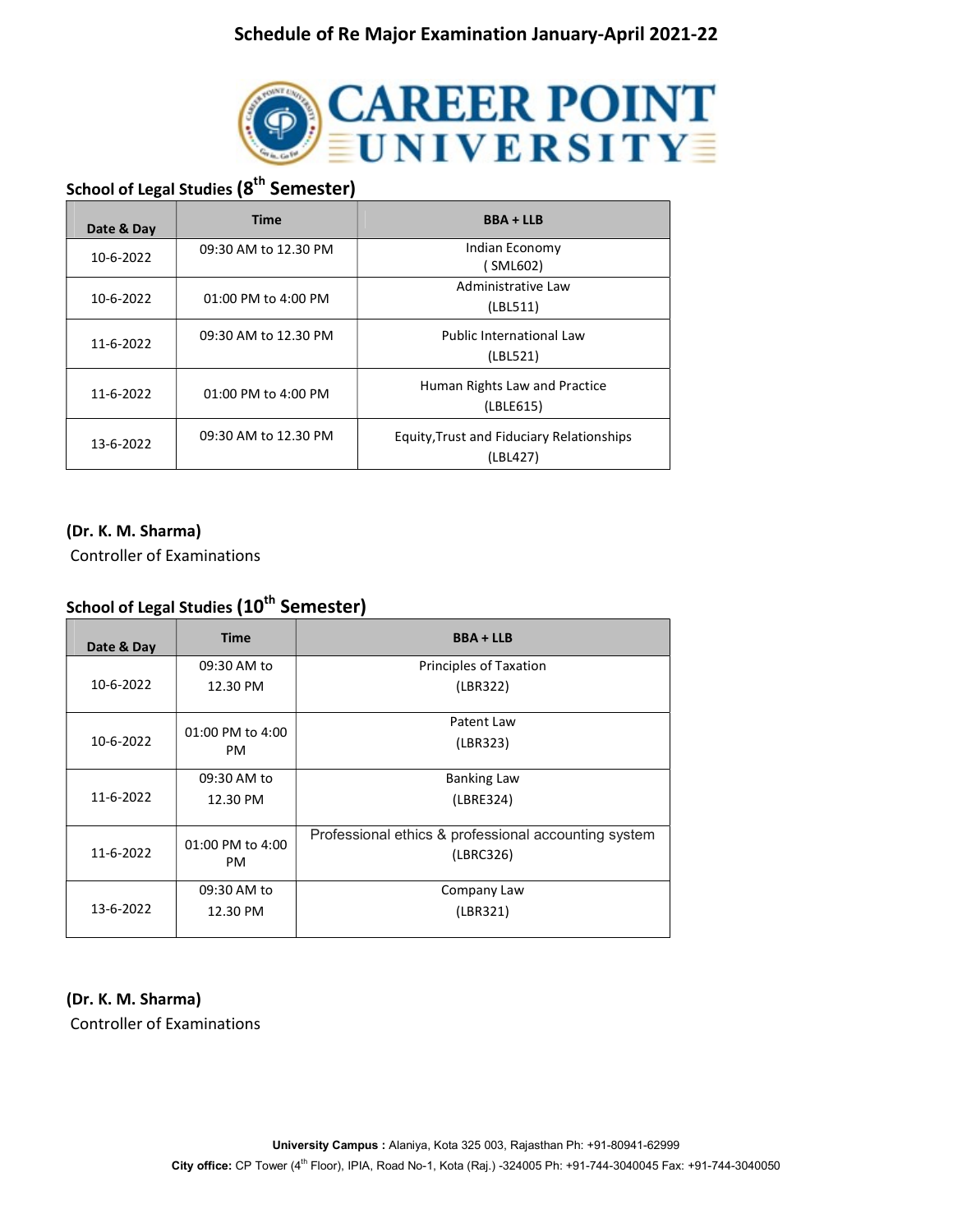

## School of Commerce & Management (MBA  $-4$ <sup>th</sup> Semester)

| Date & Day | <b>Time</b>             | <b>Marketing</b>                                                    | <b>Finance</b>                                                      | <b>Human Resource</b>                                               |
|------------|-------------------------|---------------------------------------------------------------------|---------------------------------------------------------------------|---------------------------------------------------------------------|
| 10-6-2022  | 09:30 AM to<br>12.30 PM | <b>Business Law</b><br><b>SML203</b>                                | <b>Business Law</b><br><b>SML203</b>                                | <b>Business Law</b><br><b>SML203</b>                                |
| 10-6-2022  | 01:00 PM to<br>4:00 PM  | <b>Industrial Marketing</b><br><b>SML811</b>                        | <b>Industrial Marketing</b><br><b>SML811</b>                        | <b>Industrial Marketing</b><br><b>SML811</b>                        |
| 11-6-2022  | 09:30 AM to<br>12.30 PM | Sales and Distribution<br>Management<br><b>SML812</b>               | Sales and Distribution<br>Management<br><b>SML812</b>               | Sales and Distribution<br>Management<br><b>SML812</b>               |
| 11-6-2022  | 01:00 PM to<br>4:00 PM  | Management of Financial<br>Services<br><b>SML822</b>                | Management of Financial<br>Services<br><b>SML822</b>                | Management of Financial<br><b>Services</b><br><b>SML822</b>         |
| 13-6-2022  | 09:30 AM to<br>12.30 PM | <b>Advanced Management</b><br>Accounting<br><b>SML823</b>           | <b>Advanced Management</b><br>Accounting<br><b>SML823</b>           | <b>Advanced Management</b><br>Accounting<br><b>SML823</b>           |
| 13-6-2022  | 01:00 PM to<br>4:00 PM  | Leadership Skills and Change<br>Management<br><b>SML831</b>         | Leadership Skills and Change<br>Management<br><b>SML831</b>         | Leadership Skills and<br>Change Management<br><b>SML831</b>         |
| 14-6-2022  | 09:30 AM to<br>12.30 PM | Human Resources Planning<br><b>SML833</b>                           | Human Resources Planning<br><b>SML833</b>                           | Human Resources Planning<br><b>SML833</b>                           |
| 14-6-2022  | 01:00 PM to<br>4:00 PM  | Advertising, Brand, Media<br>Management<br><b>SML813</b>            | Advertising, Brand, Media<br>Management<br><b>SML813</b>            | Advertising, Brand, Media<br>Management<br><b>SML813</b>            |
| 15-6-2022  | 09:30 AM to<br>12.30 PM | <b>Investment Management</b><br>(SML824)                            | <b>Investment Management</b><br>(ML824)                             | <b>Investment Management</b><br>(SML824)                            |
| 15-6-2022  | 01:00 PM to<br>4:00 PM  | Labour Law and<br><b>Compensation Management</b><br>(SML832)        | Labour Law and<br><b>Compensation Management</b><br>(SML832)        | Labour Law and<br>Compensation<br>Management<br>(SML832)            |
| 16-6-2022  | 09:30 AM to<br>12.30 PM | <b>Business Ethics and Corporate</b><br>Governance<br><b>SML801</b> | <b>Business Ethics and</b><br>Corporate Governance<br><b>SML801</b> | <b>Business Ethics and</b><br>Corporate Governance<br><b>SML801</b> |

### (Dr. K. M. Sharma)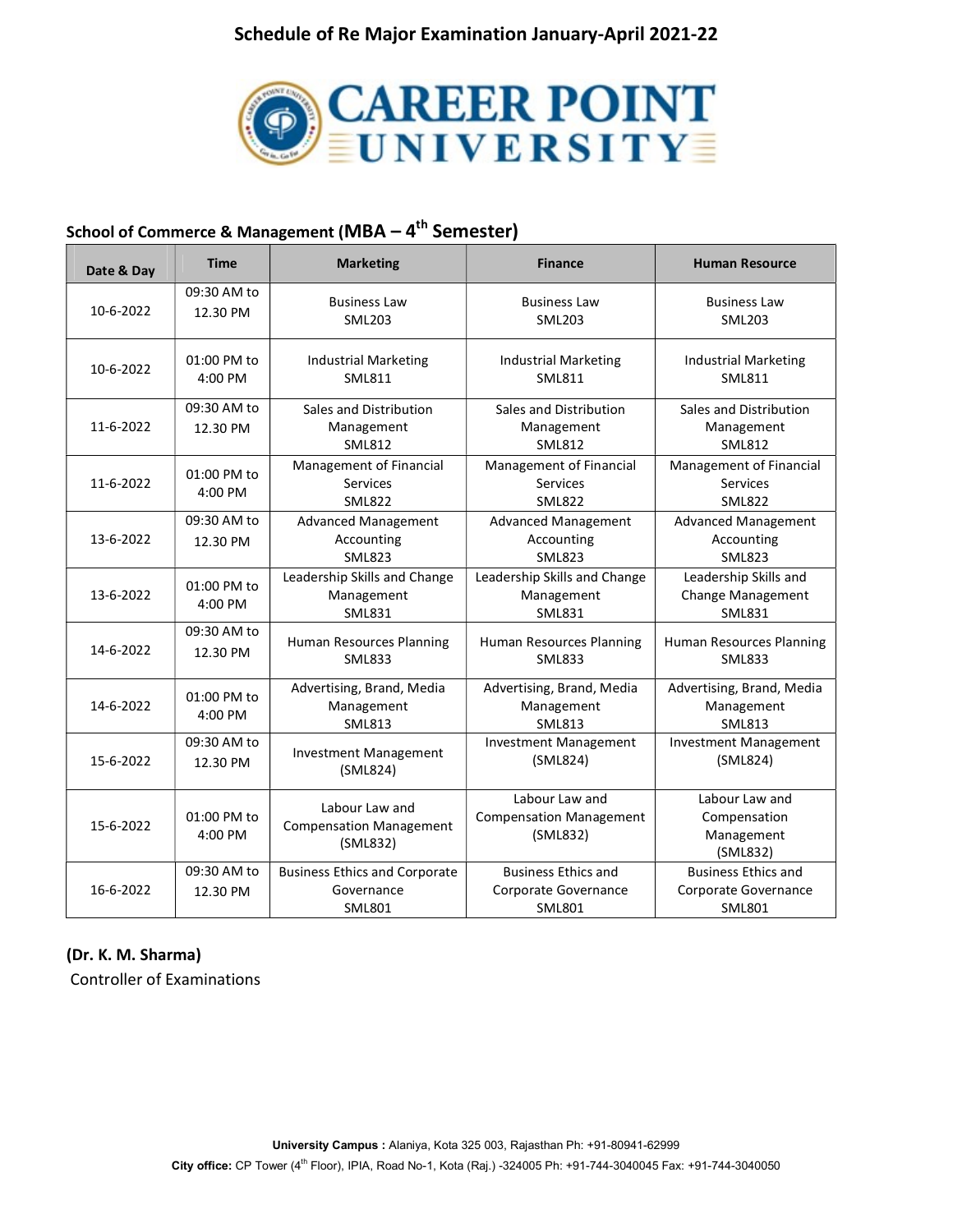

# School of Commerce & Management (MBA  $-$  4<sup>th</sup> Semester)

| Date & Day | <b>Time</b>          | <b>Agro Business Management</b>                             | HM/DM/SCM                                            |
|------------|----------------------|-------------------------------------------------------------|------------------------------------------------------|
| 10-6-2022  | 09:30 AM to 12.30 PM | <b>Business Law</b>                                         | <b>Business Law</b>                                  |
|            |                      | <b>SML203</b>                                               | <b>SML203</b>                                        |
|            |                      |                                                             | <b>Business Policy &amp; Strategic</b>               |
|            |                      |                                                             | Management                                           |
|            |                      |                                                             | (SML916)/ Recent Trends & E-                         |
| 10-6-2022  | 01:00 PM to 4:00 PM  |                                                             | Commerce (SML954)/ Digital                           |
|            |                      |                                                             | Marketing Planning & Analytics                       |
|            |                      |                                                             | (SML964)                                             |
|            |                      |                                                             |                                                      |
|            |                      | Problematic Soils and their                                 | Management of Clinical &                             |
|            |                      | Management<br>(SSL221)                                      | <b>Support Services</b>                              |
|            |                      |                                                             | (SML917)/ Purchasing &                               |
| 11-6-2022  | 09:30 AM to 12.30 PM |                                                             | <b>Inventory Management</b>                          |
|            |                      |                                                             | (SML955)/ Online Reputation<br>Management & Consumer |
|            |                      |                                                             |                                                      |
|            |                      |                                                             | Insight (SML965)                                     |
|            |                      | <b>Fundamentals of Agricultural</b>                         | Health Policy & Health Care                          |
|            |                      | Economics                                                   | Delivery System                                      |
|            |                      | (ECL121)                                                    | (SML918)/ Enterprise Resource                        |
| 11-6-2022  | 01:00 PM to 4:00 PM  |                                                             | Planning (SML956)/ Digital                           |
|            |                      |                                                             | Marketing Strategies &                               |
|            |                      |                                                             | Application (SML966)                                 |
|            |                      |                                                             |                                                      |
| 13-6-2022  | 09:30 AM to 12.30 PM |                                                             |                                                      |
|            |                      |                                                             |                                                      |
|            |                      |                                                             |                                                      |
| 13-6-2022  | 01:00 PM to 4:00 PM  |                                                             |                                                      |
|            |                      |                                                             |                                                      |
|            | 09:30 AM to 12.30 PM | Farm Management Production<br>& Resource Economics (ECL321) |                                                      |
| 14-6-2022  |                      |                                                             |                                                      |
|            |                      | Agricultural Marketing Trade &                              |                                                      |
| 14-6-2022  | 01:00 PM to 4:00 PM  | Prices                                                      |                                                      |
|            |                      | (ECL221)                                                    |                                                      |
|            | 09:30 AM to 12.30 PM | <b>Business Ethics and Corporate</b>                        | <b>Business Ethics and Corporate</b>                 |
| 15-6-2022  |                      | Governance                                                  | Governance                                           |
|            |                      | <b>SML801</b>                                               | <b>SML801</b>                                        |

#### (Dr. K. M. Sharma)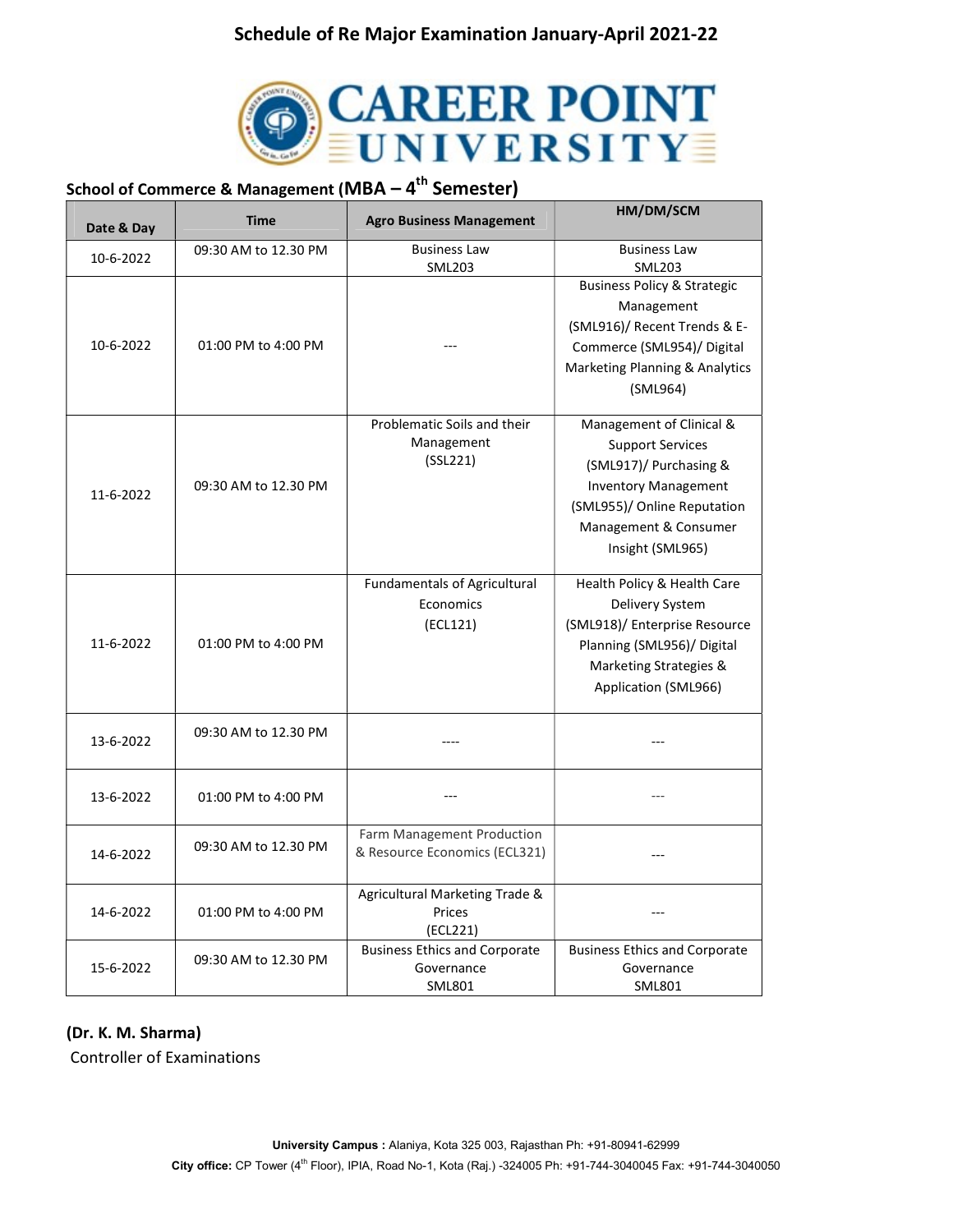

## School of Computer Applications (2<sup>nd</sup> Semester)

| Date & Day | <b>Time</b>             | <b>BCA/BCA(DS)</b>                                                               | <b>B.ScIT</b>                                          | MCA / MCA(DS)                                                                  | M.Sc (CS)                                                          |
|------------|-------------------------|----------------------------------------------------------------------------------|--------------------------------------------------------|--------------------------------------------------------------------------------|--------------------------------------------------------------------|
| 10-6-2022  | 09:30 AM to<br>12.30 PM | Internet &<br>E-Commerce<br>(CSL251)/ Data<br>Analysis Using Python<br>(CSL 244) | <b>Information Security</b><br>(CSL242)                | ASP .Net with C#<br>(CSL 817)                                                  | Computer<br>Organization and<br>Architecture<br>(CSL761)           |
| 10-6-2022  | 01:00 PM to<br>4:00 PM  | Data Structures Using<br>C<br>(CSL221)                                           | Data Structures Using<br>C<br>(CSL221)                 | Data Communication<br>& Computer Networks<br>(CSL424)                          | Data Commpunication<br>and Computer<br><b>Networks</b><br>(CSL424) |
| 11-6-2022  | 09:30 AM to<br>12.30 PM | <b>Desktop Applications</b><br>With VB.Net<br>(CSL232)                           | <b>Desktop Applications</b><br>With VB.Net<br>(CSL232) | Artificial Intelligence<br>(CSL 816)                                           | Web Technology<br>(CSL442)                                         |
| 11-6-2022  | 01:00 PM to<br>4:00 PM  | Management<br><b>Information System</b><br>(CSL241)                              | Management<br><b>Information System</b><br>(CSL241)    | Ethical Hacking (CSL<br>815)                                                   | Internet and Java<br>Programming<br>(CSL712)                       |
| 13-6-2022  | 09:30 AM to<br>12.30 PM | Algebra & Differential<br>Equation<br>(MAL126)                                   | Algebra &<br>Differential Equation<br>(MAL126)         | Unix and Shell<br>Programming (CSL-<br>818)                                    |                                                                    |
| 13-6-2022  | 01:00 PM to<br>4:00 PM  | English in Practice<br>(HUL101)                                                  | English in Practice<br>(HUL101)                        | Analysis and Design of<br>Algorithm<br>$(CSL-621)$                             |                                                                    |
| 14-6-2022  | 09:30 AM to<br>12.30 PM | Environmental<br><b>Studies</b><br>(ENLO11)                                      | Environmental<br><b>Studies</b><br>(ENL011)            | R Programming for<br>Data Analysis<br>$(CSL-819)$                              |                                                                    |
| 14-6-2022  | 01:00 PM to<br>4:00 PM  | Database<br>Management Systems<br>(CSL279)                                       | Database<br>Management<br>Systems<br>(CSL279)          | Programming with<br>Python (CSL 813)/<br>Data Analysis using<br>Python(CSL715) | Data Structures<br>(CSL 611)                                       |

#### (Dr. K. M. Sharma)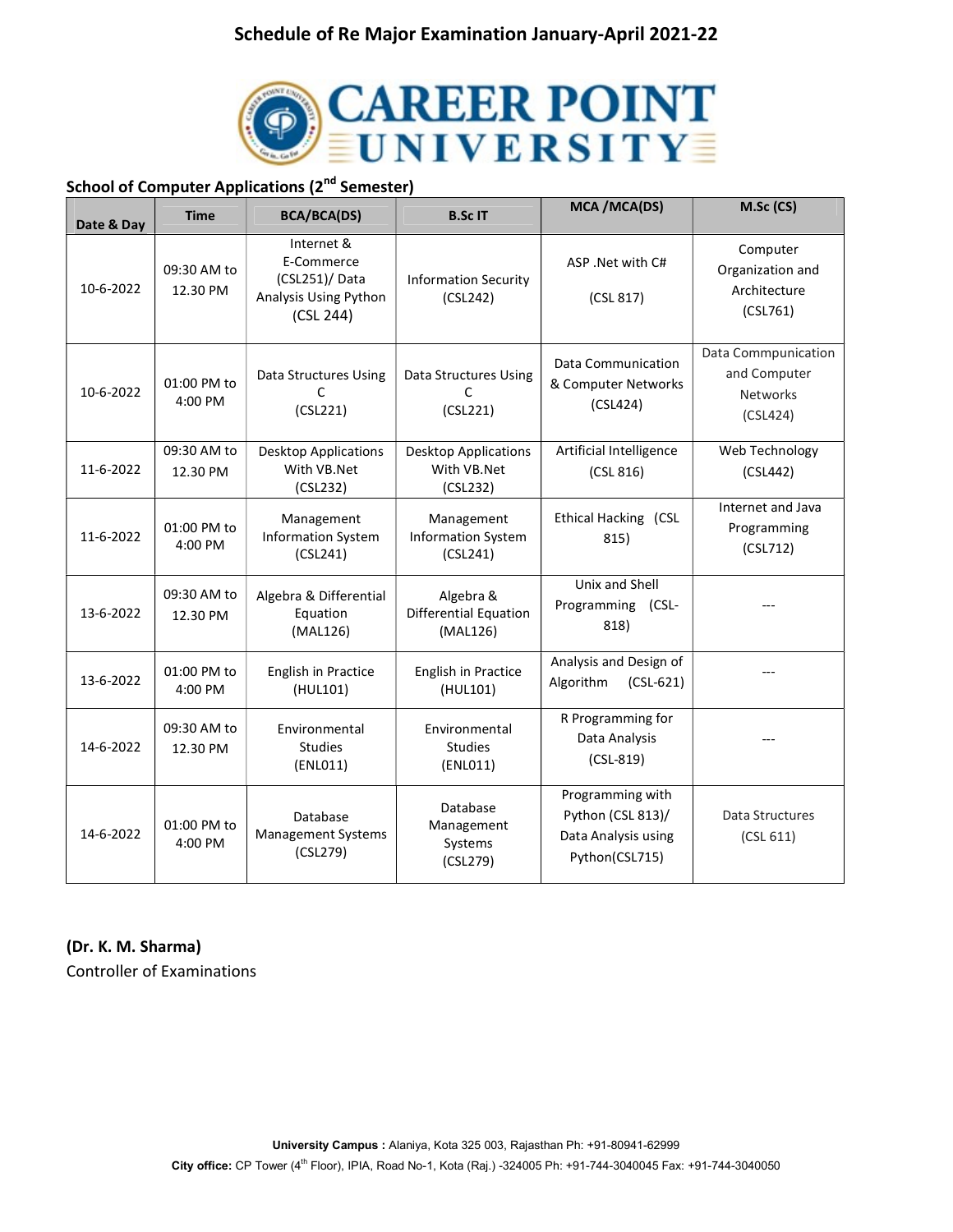

## School of Computer Applications (4<sup>th</sup> Semester)

| Date & Day | <b>Time</b>          | BCA/B.Sc (IT)/BCA (DS)                                                                                 |
|------------|----------------------|--------------------------------------------------------------------------------------------------------|
| 10-6-2022  | 09:30 AM to 12.30 PM | <b>Operation Research</b><br>(MAL280)                                                                  |
| 10-6-2022  | 01:00 PM to 4:00 PM  | Data Communication & Computer Networks<br>(CSL424)                                                     |
| 11-6-2022  | 09:30 AM to 12.30 PM | Web Technology<br>(CSL442)                                                                             |
| 11-6-2022  | 01:00 PM to 4:00 PM  | <b>Ethical Hacking</b><br>(CSL444)/ Foundation of Machine Learning and Pattern<br>Recognition (CSL431) |
| 13-6-2022  | 09:30 AM to 12.30 PM | Client Server Tech.<br>(CSL-437)/ Data Analytics and Visualization - Tools &<br>Techniques (CSL433)    |
| 13-6-2022  | 01:00 PM to 4:00 PM  | Programming in Java<br>(CSL432)                                                                        |
| 14-6-2022  | 09:30 AM to 12.30 PM | <b>Computer Organization and Architecture</b><br>(CSL261)                                              |

## School of Computer Applications (6<sup>th</sup>Semester)

| Date & Day | <b>Time</b>             | <b>BCA</b>                                   | <b>B.Sc IT</b>                               |
|------------|-------------------------|----------------------------------------------|----------------------------------------------|
| 10-6-2022  | 09:30 AM to 12.30 PM    | Advanced Java Programming<br>(CSL605)        | Advanced Java Programming<br>(CSL605)        |
| 10-6-2022  | 01:00 PM to 4:00 PM     | Unix & Shell Programming<br>(CSL620)         | Unix & Shell Programming<br>(CSL620)         |
| 11-6-2022  | 09:30 AM to 12.30 PM    | Digital Marketing<br>(CSL614)                | Digital Marketing<br>(CSL614)                |
| 11-6-2022  | 01:00 PM to 4:00 PM     | Data Warehousing & Data Mining<br>(CSL608)   | Data Warehousing & Data Mining<br>(CSL608)   |
| 13-6-2022  | 09:30 AM to 12.30 PM    | <b>Hybrid Mobile Application</b><br>(CSL615) | <b>Hybrid Mobile Application</b><br>(CSL615) |
| 13-6-2022  | $01:00$ PM to $4:00$ PM | Soft Computing<br>(CSL606)                   | Soft Computing<br>(CSL606)                   |

#### (Dr. K. M. Sharma)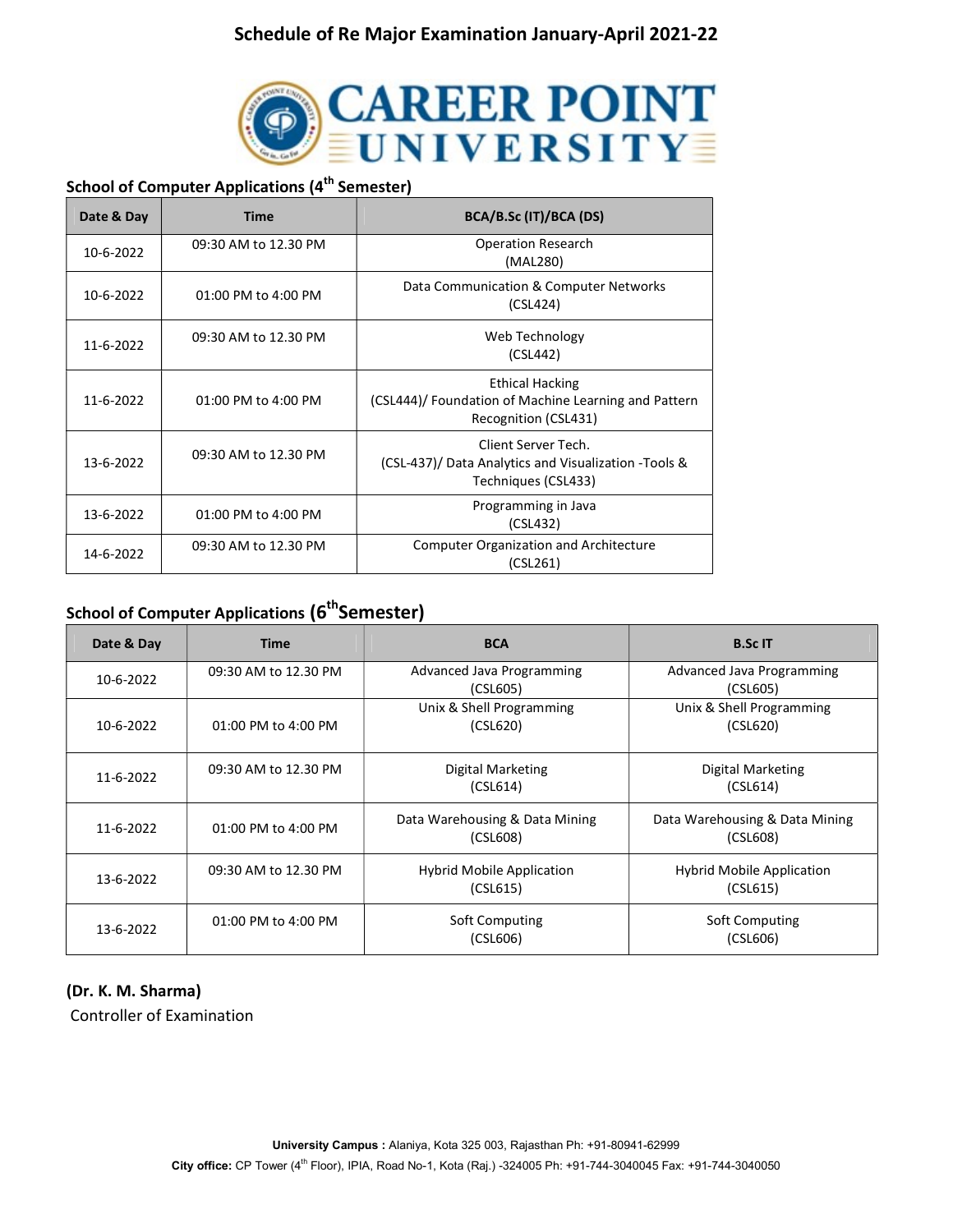

## School of Computer Applications (8<sup>th</sup> Semester)

| Date & Day | <b>Time</b>          | <b>BCA+MCA</b>                                  |
|------------|----------------------|-------------------------------------------------|
| 10-6-2022  | 09:30 AM to 12.30 PM | Analysis and Design of Algorithm<br>(CSL 621)   |
| 10-6-2022  | 01:00 PM to 4:00 PM  | Visual Programming usnig .Net<br><b>CSL 582</b> |
| 11-6-2022  | 09:30 AM to 12.30 PM | AI & Expert Systems<br>(CSL 671)                |
| 11-6-2022  | 01:00 PM to 4:00 PM  | Ethical Hacking with C<br>(CSL 652)             |
| 13-6-2022  | 09:30 AM to 12.30 PM | Programming with Python<br>(CSL 713)            |

#### (Dr. K. M. Sharma)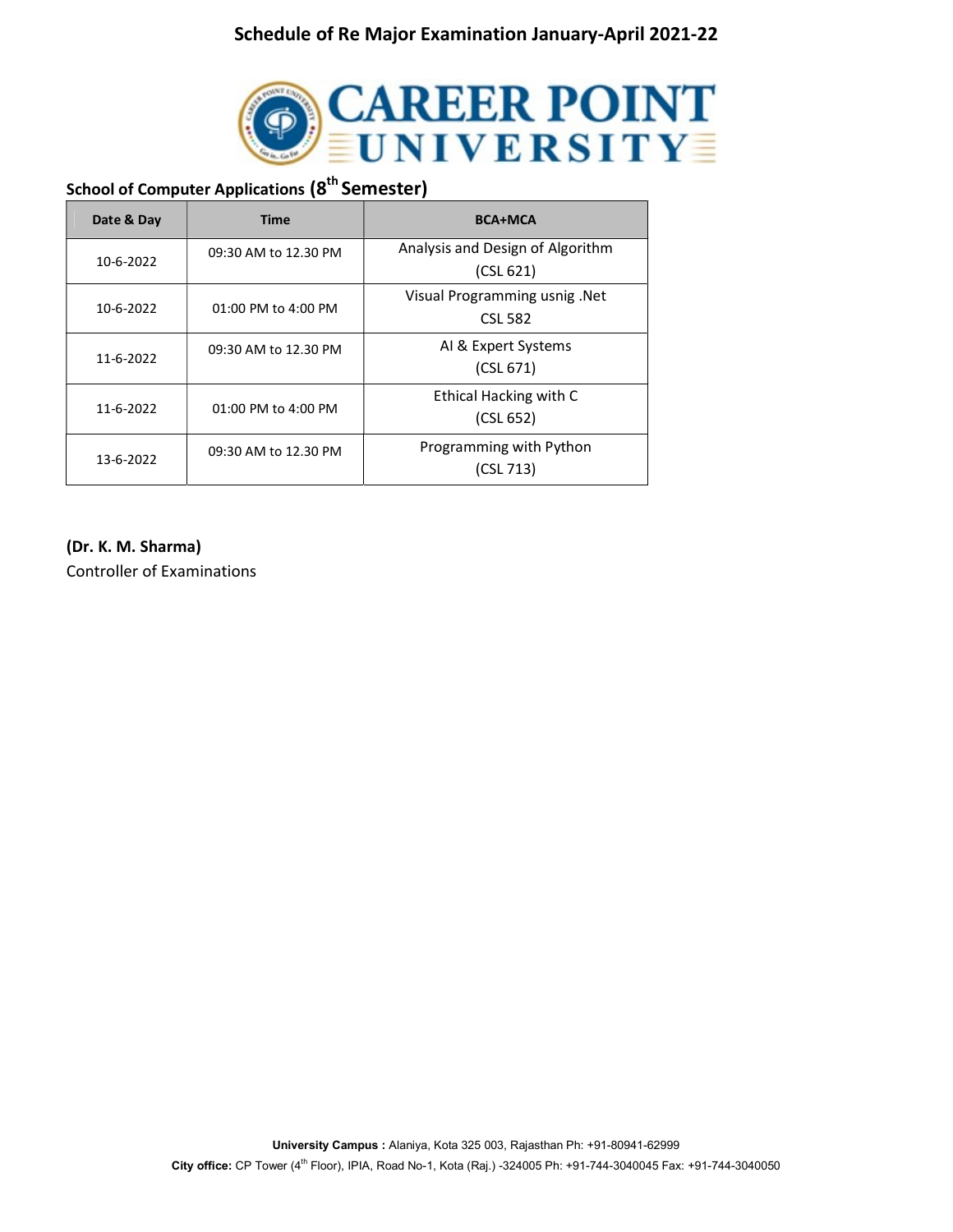

## School of Agriculture (B.Sc Agriculture & B.Sc+MBA Agriculture)

| Date & Day | <b>Time</b>             | 2 <sup>nd</sup> Semester                                                                     | 4 <sup>th</sup> Semester                                                                                                                        | 6 <sup>th</sup> Semester                                                                                                                               |
|------------|-------------------------|----------------------------------------------------------------------------------------------|-------------------------------------------------------------------------------------------------------------------------------------------------|--------------------------------------------------------------------------------------------------------------------------------------------------------|
| 10-6-2022  | 09:30 AM to<br>12.30 PM | <b>Agricultural Microbiology</b><br>(BSL121)/ Principles of<br><b>Biotechnology (AGL608)</b> | Production Technology for<br>Ornamental Crops, MAP and<br>Landscaping<br>(HOL222)                                                               | Diseases of Field and<br>Horticultural Crops and their<br>Management-II<br>(PPL321)                                                                    |
| 10-6-2022  | 01:00 PM to<br>4:00 PM  | Soil and Water Conservation<br>Engineering<br>(AEL121)                                       | Renewable Energy and Green<br>Technology<br>(AEL221)/ Renewable Energy<br>and Green Technology<br>(AGL607)                                      | Management of Beneficial<br>Insects<br>(ENL321)/<br><b>Mushroom Cultivation</b><br>Technology<br>(AGL421)                                              |
| 11-6-2022  | 09:30 AM to<br>12.30 PM | <b>Fundamentals of Crop</b><br>Physiology<br>(BSL122)                                        | Problematic Soils and their<br>Management<br>(SSL221)/ Water<br>Management (AGL401)                                                             | Post-harvest Management<br>and Value Addition of Fruits<br>and Vegetables<br>(HOL321)/ Post Harvest<br>Technology (AGL409)                             |
| 11-6-2022  | 01:00 PM to<br>4:00 PM  | <b>Fundamentals of Agricultural</b><br>Economics<br>(ECL121)                                 | Production Technology for<br><b>Fruit and Plantation Crops</b><br>(HOL221)/ Spices Aromatic<br><b>Medicinal and Plantation</b><br>Crop (AGL407) | Protected Cultivation and<br>Secondary Agriculture<br>(AEL321)/ Protected<br><b>Cultivation and Secondary</b><br><b>Agriculture (AGL602)</b>           |
| 13-6-2022  | 09:30 AM to<br>12.30 PM | <b>Fundamentals of Plant</b><br>Pathology<br>(PPL121)                                        | Principles of Seed<br>Technology<br>(PBL221)/ Livestock<br><b>Production and Management</b><br>(AGL405)                                         | Crop Improvement-II (Rabi<br>crops)<br>(PBL321)/ Introduction to<br>Forestry (AGL601)                                                                  |
| 13-6-2022  | 01:00 PM to<br>4:00 PM  | <b>Fundamentals of Entomology</b><br>(ENL121)                                                | Farming System &<br>Sustainable Agriculture<br>(AGL223)/ Farming System &<br>Sustainable Agriculture<br>(AGL604)                                | Principles of Organic Farming<br>(AGL322) / Organic<br>production Technology<br>(ELP427)                                                               |
| 14-6-2022  | 09:30 AM to<br>12.30 PM | <b>Fundamentals of Agricultural</b><br><b>Extension Education</b><br>(EXL121)                | Introductory Agro-<br>meteorology & Climate<br>Change<br>(AGL221)/ Soil Chemistry<br><b>Fertility and Nutrient</b><br>Management (AGL406)       | Farm Management,<br>Production & Resource<br>Economics<br>(ECL321)/Farm<br><b>Management Production &amp;</b><br><b>Resource Economics</b><br>(AGL605) |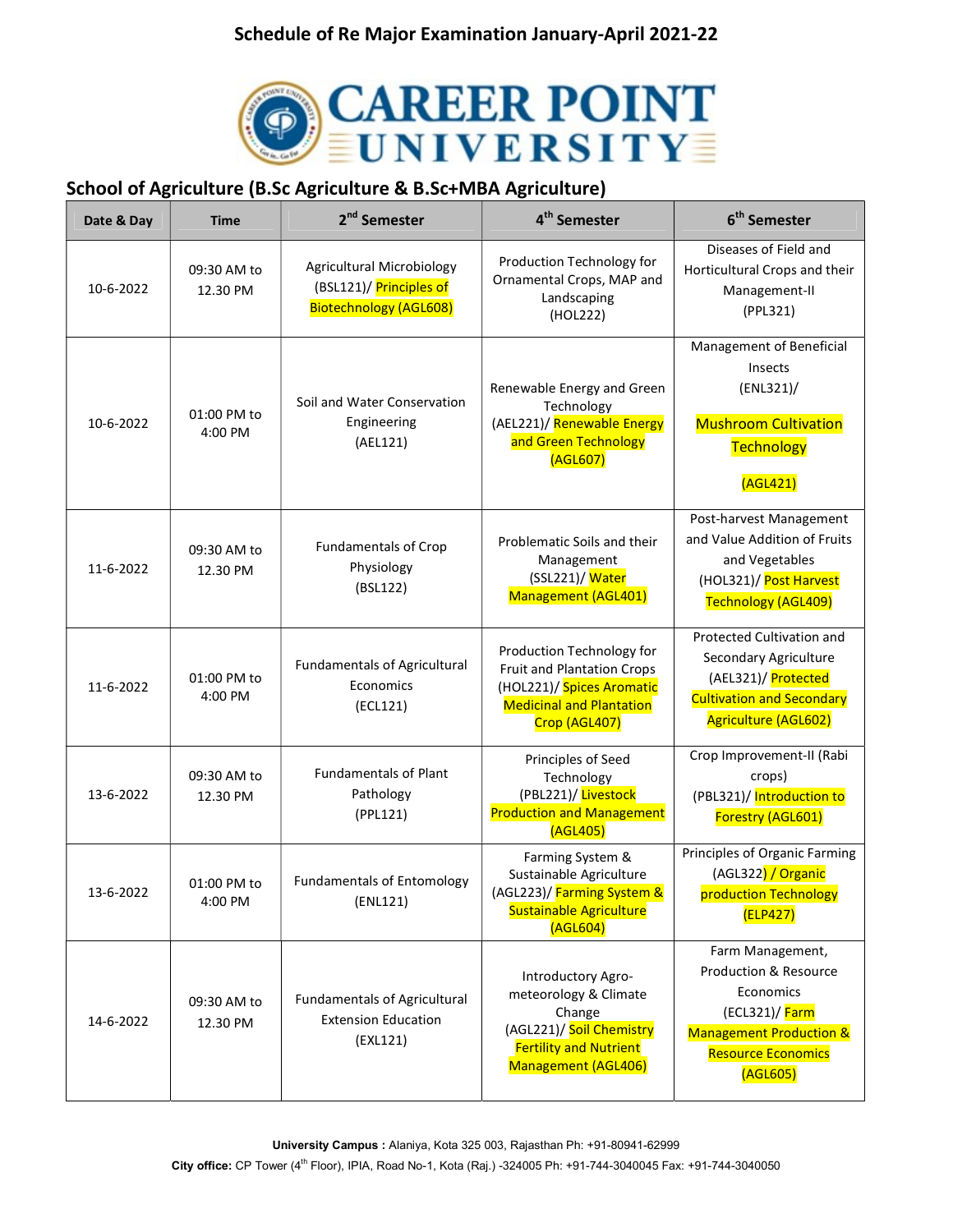

| 14-6-2022 | $01:00$ PM to<br>$4:00$ PM | Communication Skills and<br>Personality Development<br>(EXL122) | Agricultural Marketing Trade<br>& Prices<br>(ECL221)/ Agricultural<br><b>Marketing Trade and Prices</b><br>(AGL403) | Principles of Food Science<br>and Nutrition (FSL321)/<br><b>Intellectual Property Rights</b><br>(AGL609) |
|-----------|----------------------------|-----------------------------------------------------------------|---------------------------------------------------------------------------------------------------------------------|----------------------------------------------------------------------------------------------------------|
| 15-6-2022 | 09:30 AM to<br>12.30 PM    | <b>Elementary Mathematics</b><br>(MAL113)                       | Hi-Tech. Horticulture<br>(HOL223)/ Commercial<br>Horticulture (ELP423)                                              | Weed Management<br>(ELL322/ Soil, Plant, Water<br>and Seed Testing (ELP422)                              |
| 15-6-2022 | 01:00 PM to<br>$4:00$ PM   | <b>Fundamentals of Genetics</b><br>(PBL121)                     | <b>Crop Production Technology</b><br>-II (Rabi Crops)<br>(AGL222)                                                   | Rainfed Agriculture &<br>Watershed Management<br>(AGL321)/ Food Processing<br>(ELP425)                   |

(Dr. K. M. Sharma)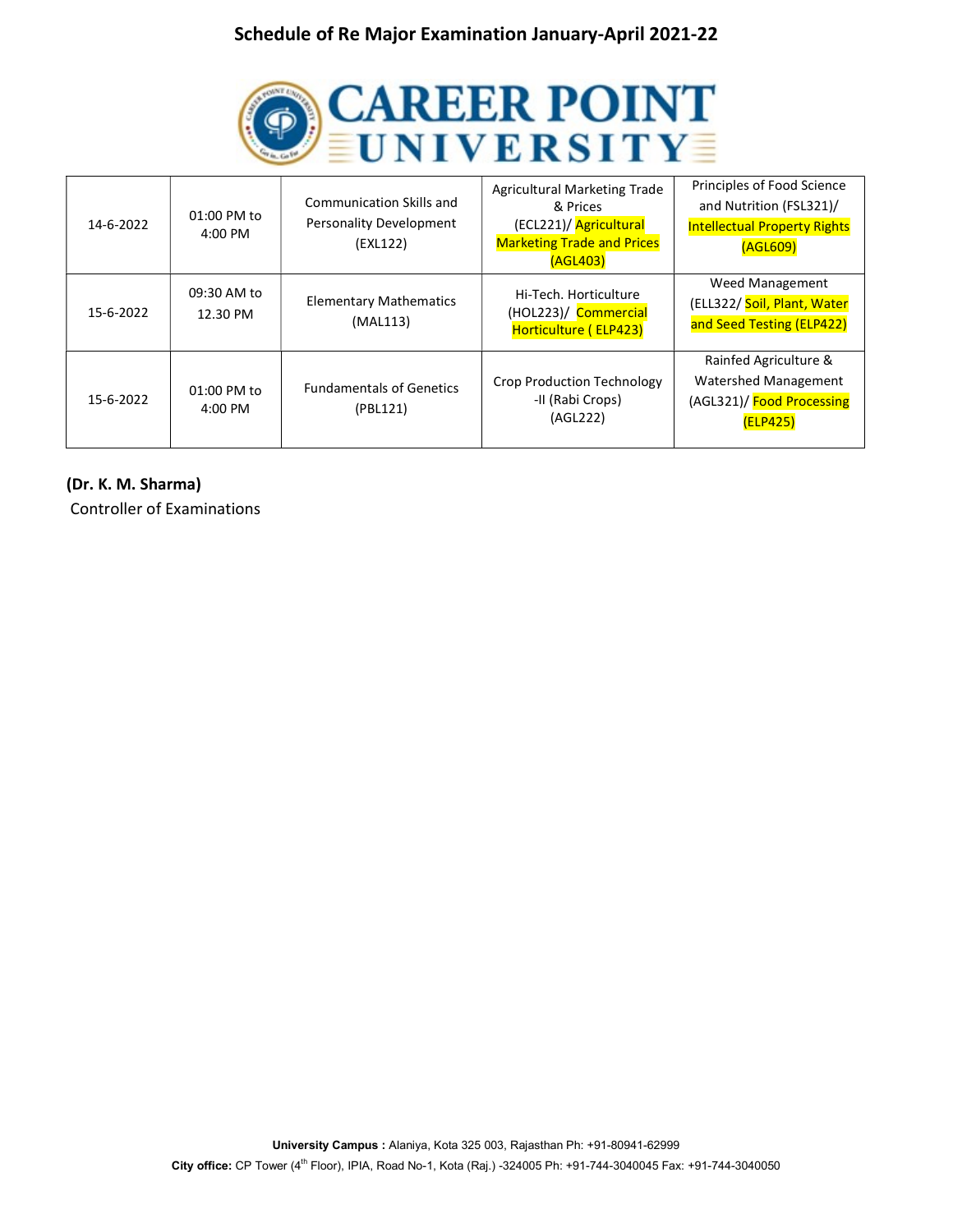

## School of Agriculture (M.Sc 2<sup>nd</sup> Sem.)

| Date      | <b>Time</b>             | <b>M.Sc Agronomy</b>                                                    | <b>M.Sc Horticulture</b>                                                | <b>Genetics And Plant</b><br><b>Breeding</b>                            |
|-----------|-------------------------|-------------------------------------------------------------------------|-------------------------------------------------------------------------|-------------------------------------------------------------------------|
| 10-6-2022 | 09:30 AM to<br>12.30 PM | Agronomy of major cereals<br>and pulses<br>(AGL521)                     | Seed Production<br><b>Technology Of Vegetable</b><br>Crops<br>(HOL521)  | Principles Of Quantitative<br>Genetics<br>(PBL521)                      |
| 10-6-2022 | 01:00 PM to<br>4:00 PM  | Dryland farming<br>(AGL522)                                             | <b>Dryland Farming</b><br>(AGL522)                                      | Mutagenesis And<br><b>Mutation Breeding</b><br>(PBL 522)                |
| 11-6-2022 | 09:30 AM to<br>12.30 PM | Soil conservation and<br>watershed management<br>(SSL534)               | Propagation And Nursery<br>Management Of Fruit<br>Crops<br>(HOL522)     | Seed Quality Testing<br>(PHL523)                                        |
| 11-6-2022 | 01:00 PM to<br>4:00 PM  | Experimental designs<br>(STL521)                                        | <b>Experimental Designs</b><br>(STL521)                                 | <b>Experimental Designs</b><br>(STL521)                                 |
| 13-6-2022 | 09:30 AM to<br>12.30 PM | <b>Technical Writing and</b><br><b>Communication Skills</b><br>(PGL501) | <b>Technical Writing And</b><br><b>Communication Skills</b><br>(PGL501) | <b>Technical Writing And</b><br><b>Communication Skills</b><br>(PGL501) |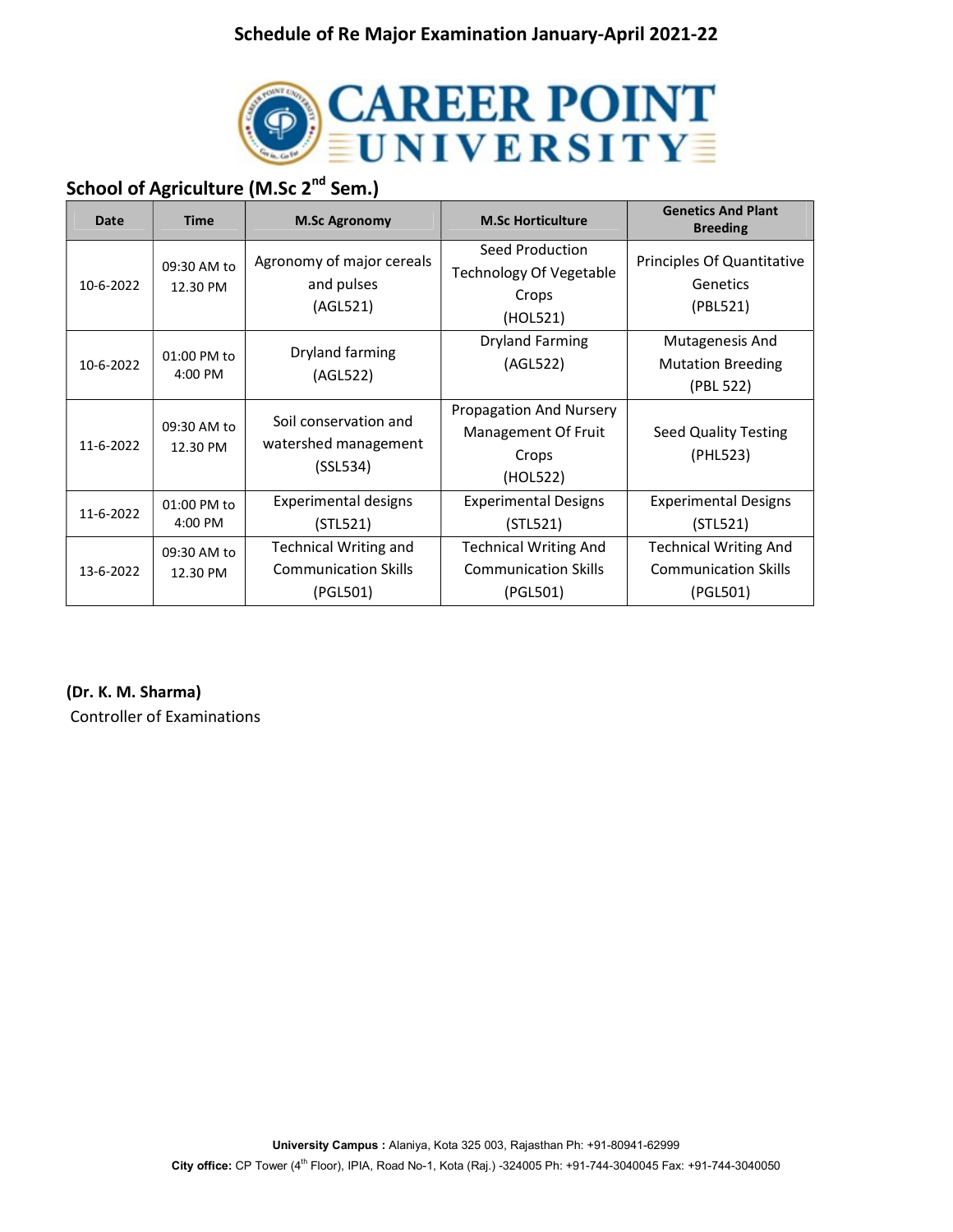

# Polytechnic (2<sup>nd</sup> & 4<sup>th</sup> semester)

| Date & Day | <b>Time</b>             | $2^{nd}$ sem                                                                     | $4th$ sem                                |
|------------|-------------------------|----------------------------------------------------------------------------------|------------------------------------------|
| 10-6-2022  | 09:30 AM to<br>12.30 PM | <b>Applied Physics-II</b><br>(PHL104)                                            | Introduction to<br>DBMS (DCS222)         |
| 10-6-2022  | 01:00 PM to<br>4:00 PM  | Introduction to IT<br>(CSL110)<br>Systems                                        | <b>Computer Networks</b><br>(DCS223)     |
| 11-6-2022  | 09:30 AM to<br>12.30 PM | <b>Fundamentals of</b><br>Electrical<br>& Electronics<br>Engineering<br>(EEL102) | SSAD/Software<br>Engineering<br>(DCS224) |
| 11-6-2022  | 01:00 PM to<br>4:00 PM  | Engineering<br>Mechanics (MEL101)                                                | Web Technologies<br>(DCS225)             |
| 13-6-2022  | 09:30 AM to<br>12.30 PM | Environmental<br>Science<br>(ENL101)                                             | <b>Information Security</b><br>(DCS226)  |
| 13-6-2022  | 01:00 PM to<br>4:00 PM  | Mathematics-II<br>(MAL103)                                                       | <b>Operating Systems</b><br>(DCS221)     |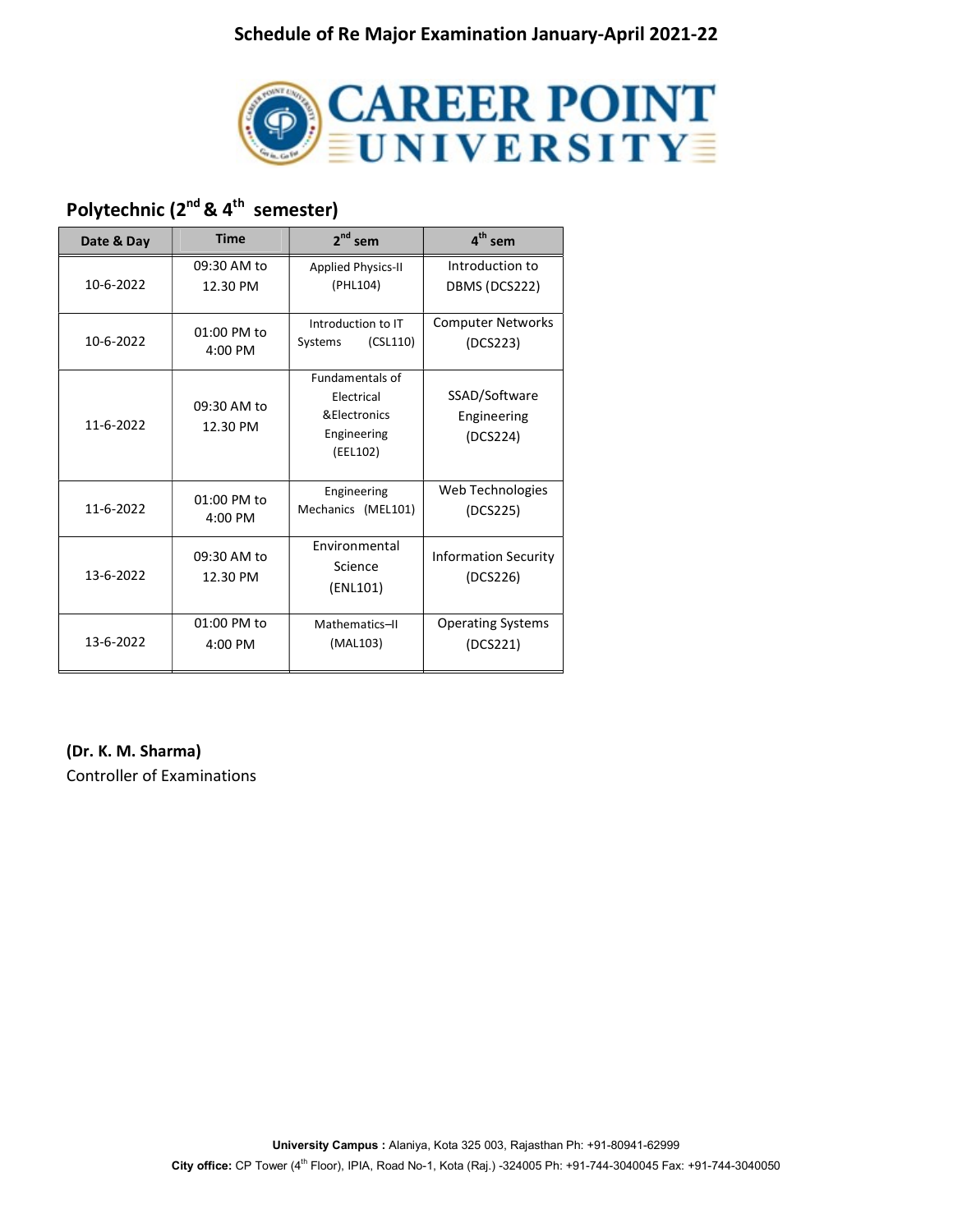

#### School of Health & Science

| <b>Date</b> | <b>Time</b>          | <b>B.Sc (Nutrition) I year</b>           | <b>B.Sc (Nutrition) II</b><br>year       | <b>B.Sc (Nutrition) III</b><br>year                  |
|-------------|----------------------|------------------------------------------|------------------------------------------|------------------------------------------------------|
| 10-6-2022   | 09:30 AM to 12.30 PM | Human Physiology<br>(BHL102)             | Food Microbiology<br>(BHL202)            | <b>Advanced Dietetics</b><br>(BHL302)                |
| 10-6-2022   | 01:00 PM to 4:00 PM  | Biochemistry<br>(BHL103)                 | Human Resource<br>Management<br>(BHL203) | Dietetics &<br>Counselling<br>(BHL303)               |
| 11-6-2022   | 09:30 AM to 12.30 PM | Dietary Management<br>(BHL104)           | Human Psychology<br>(BHL204)             | Home Based<br>Catering<br>(BHL304)                   |
| 11-6-2022   | 01:00 PM to 4:00 PM  | <b>Therapeutic Nutrition</b><br>(BHL105) | Computer<br>Applications<br>(BHL205)     | <b>Public Health</b><br><b>Nutrition</b><br>(BHL305) |
| 13-6-2022   | 09:30 AM to 12.30 PM | <b>Communication Skills</b><br>(BHL106)  |                                          |                                                      |
| 13-6-2022   | 01:00 PM to 4:00 PM  | <b>Basic Nutrition</b><br>(BHL101)       | <b>Basic Dietetics</b><br>(BHL201)       | Community<br>Nutrition<br>(BHL301)                   |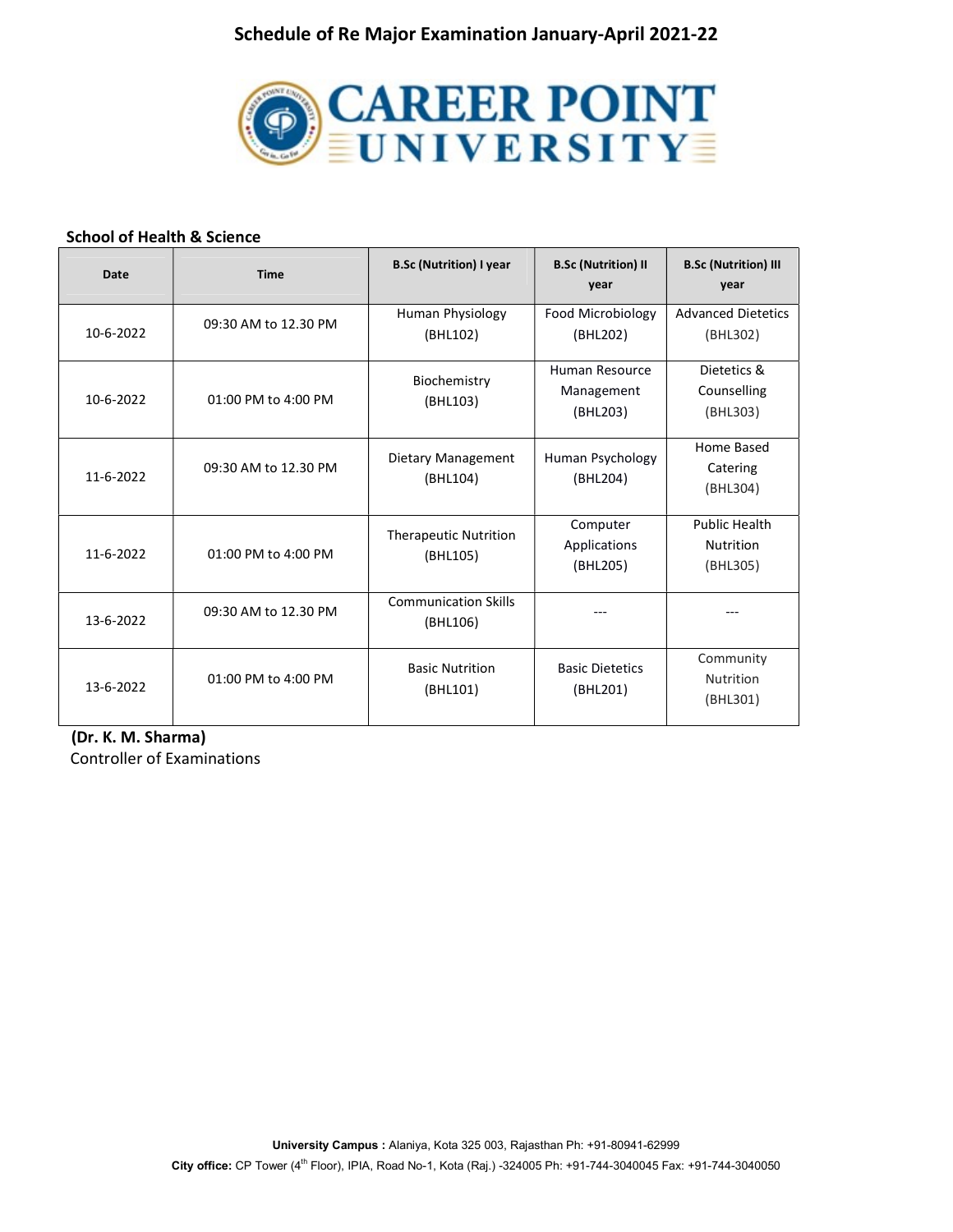

## School of Health & Science – Bachelor in Optometry

| Date      | <b>Time</b>          | <b>II Year</b>                                                  | <b>III Year</b>                                                         |
|-----------|----------------------|-----------------------------------------------------------------|-------------------------------------------------------------------------|
| 10-6-2022 | 09:30 AM to 12.30 PM | Lightening & the Eye<br>(BOL202)                                | Contact Lens I & II<br>(BOL302)                                         |
| 10-6-2022 | 01:00 PM to 4:00 PM  | General & Ocular Pathology &<br>Microbiology (BOL203)           | Ocular Disease (Anterior,<br>Posterior & Neuro-eye Disease)<br>(BOL303) |
| 11-6-2022 | 09:30 AM to 12.30 PM | Pharmacology<br>(BOL204)                                        | Applied Optometry &<br>Orthoptics<br>(BOL304)                           |
| 11-6-2022 | 01:00 PM to 4:00 PM  | Ophthalmic Lens & Dispensing<br>Optics<br>(BOL205)              | Systemic Condition & the Eye<br>(BOL305)                                |
| 13-6-2022 | 09:30 AM to 12.30 PM | <b>Clinical Refraction</b><br>(BOL206)                          | Low Vision Aids & Visual<br>Rehabilitation<br>(BOL306)                  |
| 13-6-2022 | 01:00 PM to 4:00 PM  | Ophthalmic & Optical<br>Instrumentation & Procedure<br>(BOL207) | Public Health & Community<br>Optometry<br>(BOL307)                      |
| 14-6-2022 | 09:30 AM to 12.30 PM | <b>Geriatric &amp; Pediatric Optometry</b><br>(BOL208)          | Biostatistics & Professional<br>practice management<br>(BOL308)         |
| 14-6-2022 | 01:00 PM to 4:00 PM  | Visual Optics (Optics III & IV)<br>(BOL201)                     | Binocular Vision & Ocular<br>Motality<br>(BOL301)                       |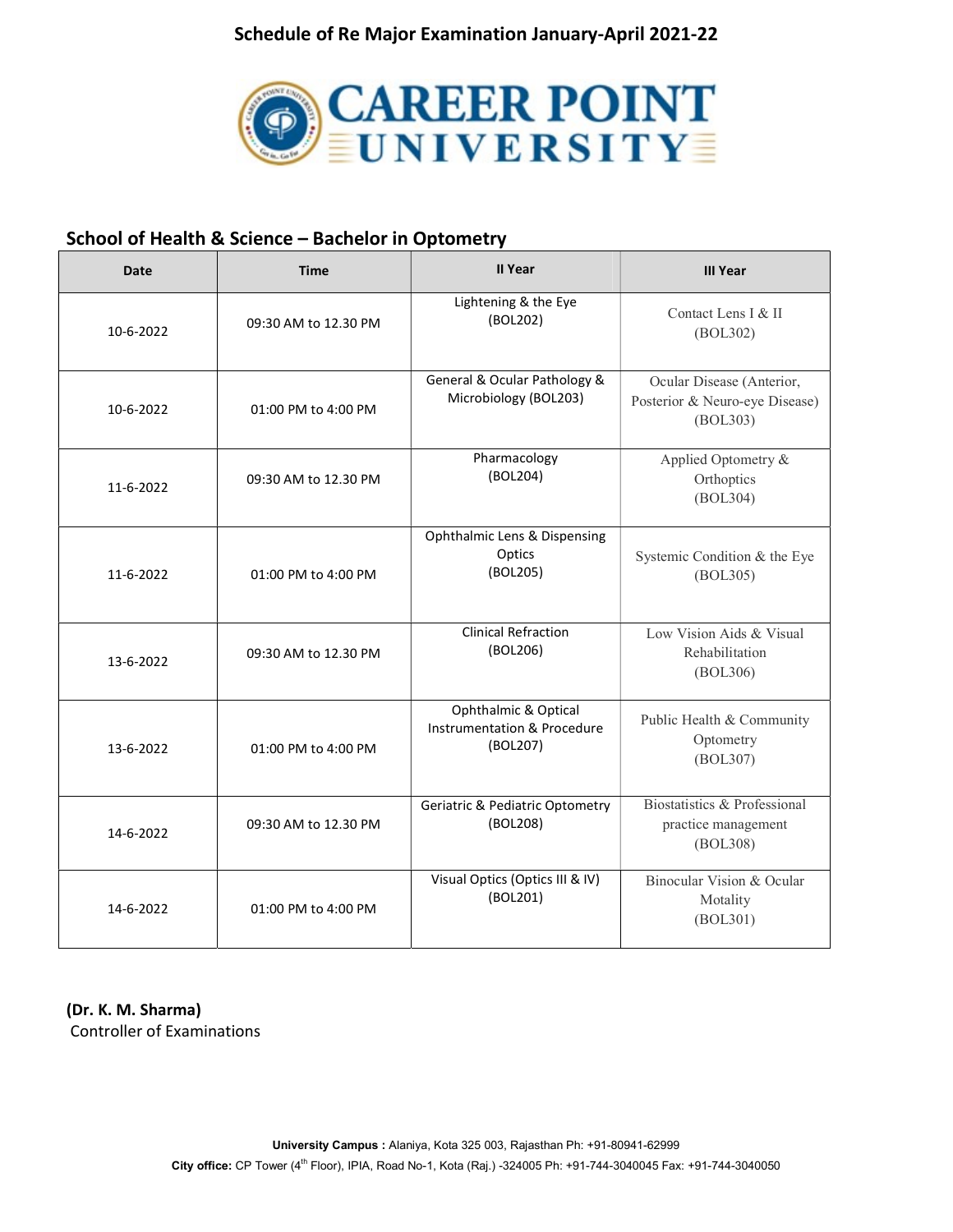

## School of Health & Science – Bachelor of Public Health

| Date      | <b>Time</b>          | <b>BPH</b> (II year)                                        | <b>MPH II year</b>                                                      |
|-----------|----------------------|-------------------------------------------------------------|-------------------------------------------------------------------------|
| 10-6-2022 | 09:30 AM to 12.30 PM | Epidemiology II<br>(BPHL201)                                | Law and Ethics in Public Health<br>(PHL602)                             |
| 10-6-2022 | 01:00 PM to 4:00 PM  | Health Education, Promotion &<br>Communication<br>(BPHL202) | Monitoring and Evaluation of<br><b>Health Care Programs</b><br>(PHL603) |
| 11-6-2022 | 09:30 AM to 12.30 PM | Social & Behavioral Health<br>(BPHL203)                     | Introduction to Health<br>Economics<br>(PHL604)                         |
| 11-6-2022 | 01:00 PM to 4:00 PM  | Health System Management<br>(BPHL204)                       |                                                                         |
| 13-6-2022 | 09:30 AM to 12.30 PM | <b>Infectious Disease</b><br>(BPHL205)                      |                                                                         |
| 13-6-2022 | 01:00 PM to 4:00 PM  | Child, Adolescent & Women's<br>Health (BPHL206)             |                                                                         |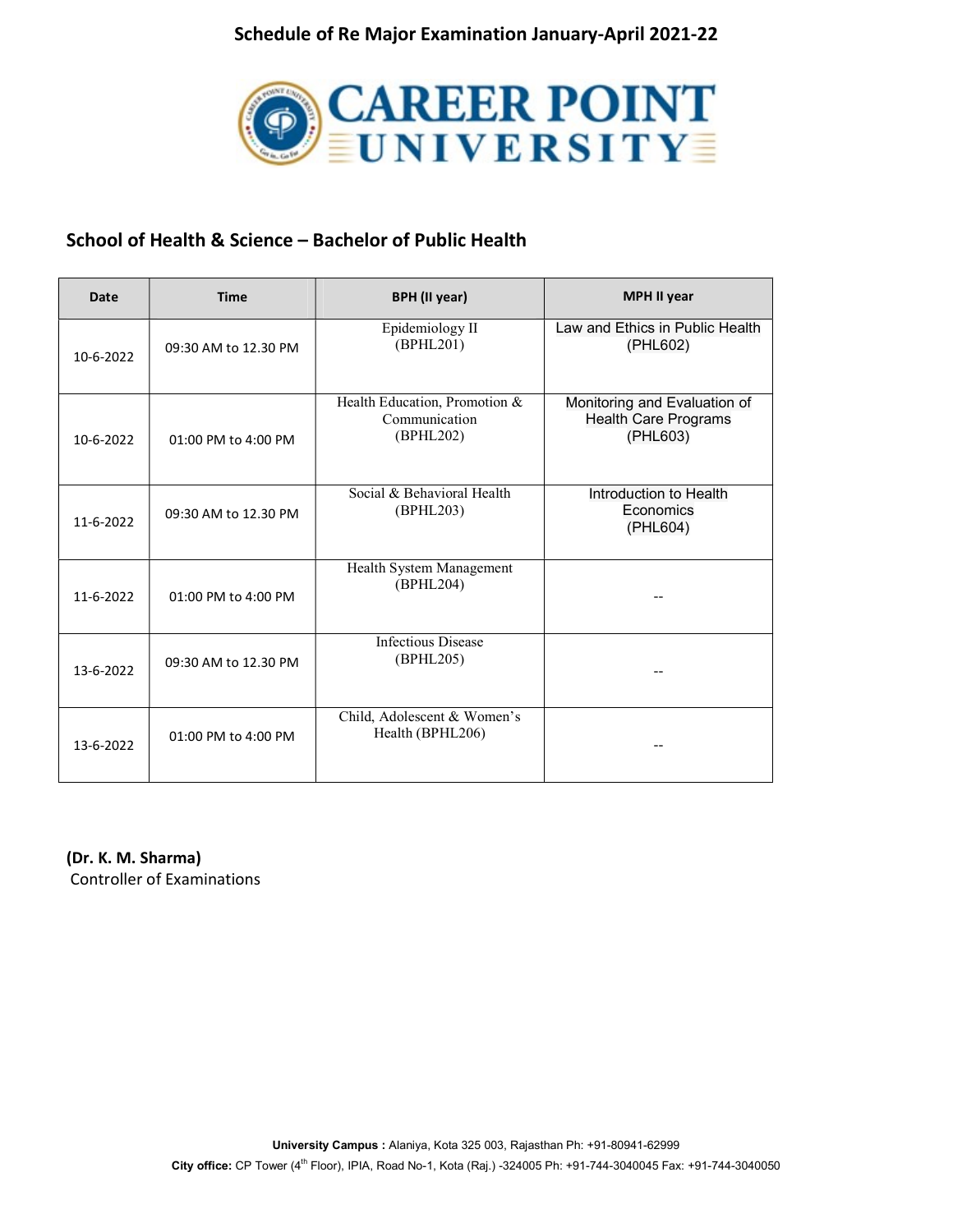

#### School of Health & Science

| <b>Date</b> | <b>Time</b>             | <b>BPT 1st Year</b>                        | BPT 2 <sup>nd</sup> Year                           | <b>BPT 3 year</b>                                                             | <b>BPT 4 year</b>                                                                                   |
|-------------|-------------------------|--------------------------------------------|----------------------------------------------------|-------------------------------------------------------------------------------|-----------------------------------------------------------------------------------------------------|
| 10-6-2022   | 09:30 AM to<br>12.30 PM | Human Physiology<br>(PTL102)               |                                                    |                                                                               | PHYSIOTHERAPY In<br><b>MEDICAL CONDITIONS</b><br>(PTL401)                                           |
| 10-6-2022   | 01:00 PM to<br>4:00 PM  | Biochemistry<br>(PTL109)                   | <b>Biomecahnics and</b><br>Kinesiology<br>(PTL201) | <b>MEDICINE &amp;</b><br><b>PAEDIATRICS</b><br>(PTL301)                       | PHYSIOTHERAPY In<br><b>SURGICAL</b><br><b>CONDITIONS Incl.</b><br><b>WOMEN'S HEALTH</b><br>(PTL402) |
| 11-6-2022   | 09:30 AM to<br>12.30 PM | Psychology &<br>Sociology<br>(PTL111)      | Pharmacology<br>(PTL202)                           | <b>SURGERY INCLUDING</b><br>OBG. (PTL302)                                     | PHYSIOTHERAPY IN<br>MUSCULOSKELETAL<br><b>CONDITIONS (PTL403)</b>                                   |
| 11-6-2022   | 01:00 PM to<br>4:00 PM  | <b>Exercise Therapy I</b><br>(PTL108)      | Pathology &<br>Microbiology<br>(PTL210)            | <b>ORTHOPAEDICS &amp;</b><br><b>TRAUMATOLOGY</b><br>(PTL303)                  | <b>CLINICAL</b><br><b>REHABILITATION</b><br>(PTL404)                                                |
| 13-6-2022   | 09:30 AM to<br>12.30 PM | Electro Therapy I<br>(PTL110)              | Community<br>Medicine (PTL207)                     | <b>FUNCTIONAL</b><br>ASSESSMENT &<br><b>OUTCOME MEASURE</b><br>(PTL304)       | PHYSIOTHERAPY In<br>NEUROLOGICAL<br><b>CONDITIONS (PTL405)</b>                                      |
| 13-6-2022   | 01:00 PM to<br>4:00 PM  | Computer<br>Application<br>(PTL107)        | <b>Exercise Therapy-II</b><br>(PTL211)             | <b>NEUROLOGY &amp;</b><br><b>NEUROSURGERY</b><br>(PTL305)                     |                                                                                                     |
| 14-6-2022   | 09:30 AM to<br>12.30 PM | Communication<br><b>Skills</b><br>(PTL105) | Electro Therapy-II<br>(PTL212)                     | <b>BIOSTASTICS &amp;</b><br><b>RESEARCH</b><br><b>METHODOLOGY</b><br>(PTL306) |                                                                                                     |
| 14-6-2022   | 01:00 PM to<br>4:00 PM  | Human Anatomy<br>(PTL101)                  |                                                    |                                                                               |                                                                                                     |

#### (Dr. K. M. Sharma)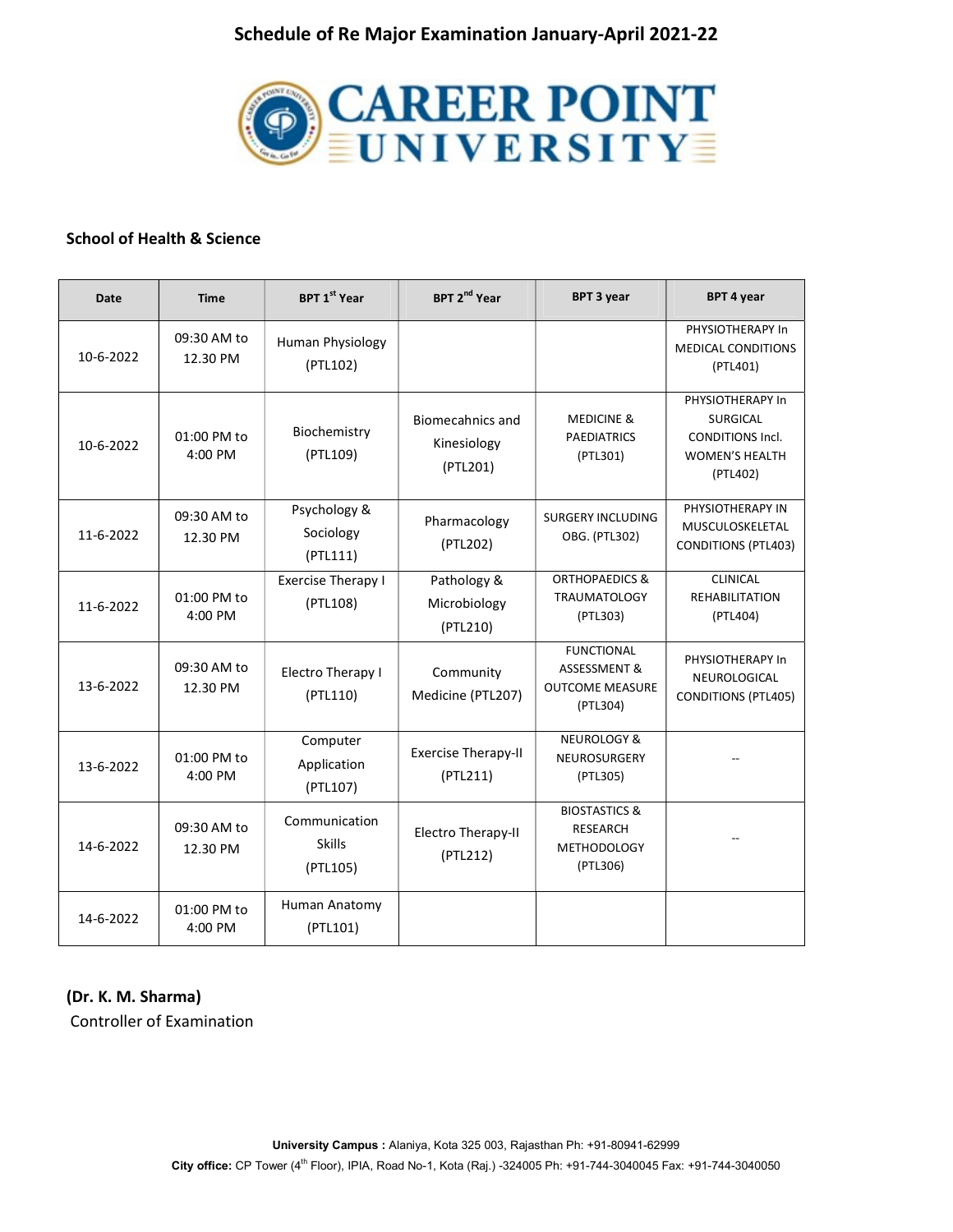

#### School of Health & Science

| Date      | <b>Time</b>                          | MPT 1 <sup>st</sup> Year                                       | MPT 2 <sup>nd</sup> Year (Neuro)                                  | MPT 2 <sup>nd</sup> Year (ortho)                                                    |
|-----------|--------------------------------------|----------------------------------------------------------------|-------------------------------------------------------------------|-------------------------------------------------------------------------------------|
| 10-6-2022 | 09:30 AM to<br>12.30 PM              | APPLIED BASIC<br>SCIENCES&<br><b>BIOMECHANICS</b><br>(MPTL101) | Physiotherapy In<br><b>Neurological Condition</b><br>(MPTLN201)   | <b>PHYSIOTHERAPY</b><br><b>MANAGEMENT IN</b><br>ORTHOPEDIC CONDITIONS<br>(MPTLO201) |
| 10-6-2022 | $01:00$ PM to<br>$4:00 \, \text{PM}$ | PHYSICAL &<br><b>FUNCTIONAL</b><br>DIAGNOSIS (MPTL102)         | Physiotherapy In<br><b>Neurosurgical Conditions</b><br>(MPTLN202) | <b>SPINAL DISORDERS &amp;</b><br><b>REHABILITATION</b><br>(MPTLO202)                |
| 11-6-2022 | 09:30 AM to<br>12.30 PM              | ADVANCED<br><b>PHYSIOTHERAPEUTICS</b><br>(MPTL103)             | Pediatric Neurology<br>Conditions (MPTLN203)                      | <b>HAND REHABILITATION</b><br>(MPTLO203)                                            |
| 11-6-2022 | 01:00 PM to<br>4:00 PM               | <b>EVIDENCE BASED</b><br>PRACTICES (MPTL104)                   |                                                                   |                                                                                     |

(Dr. K. M. Sharma)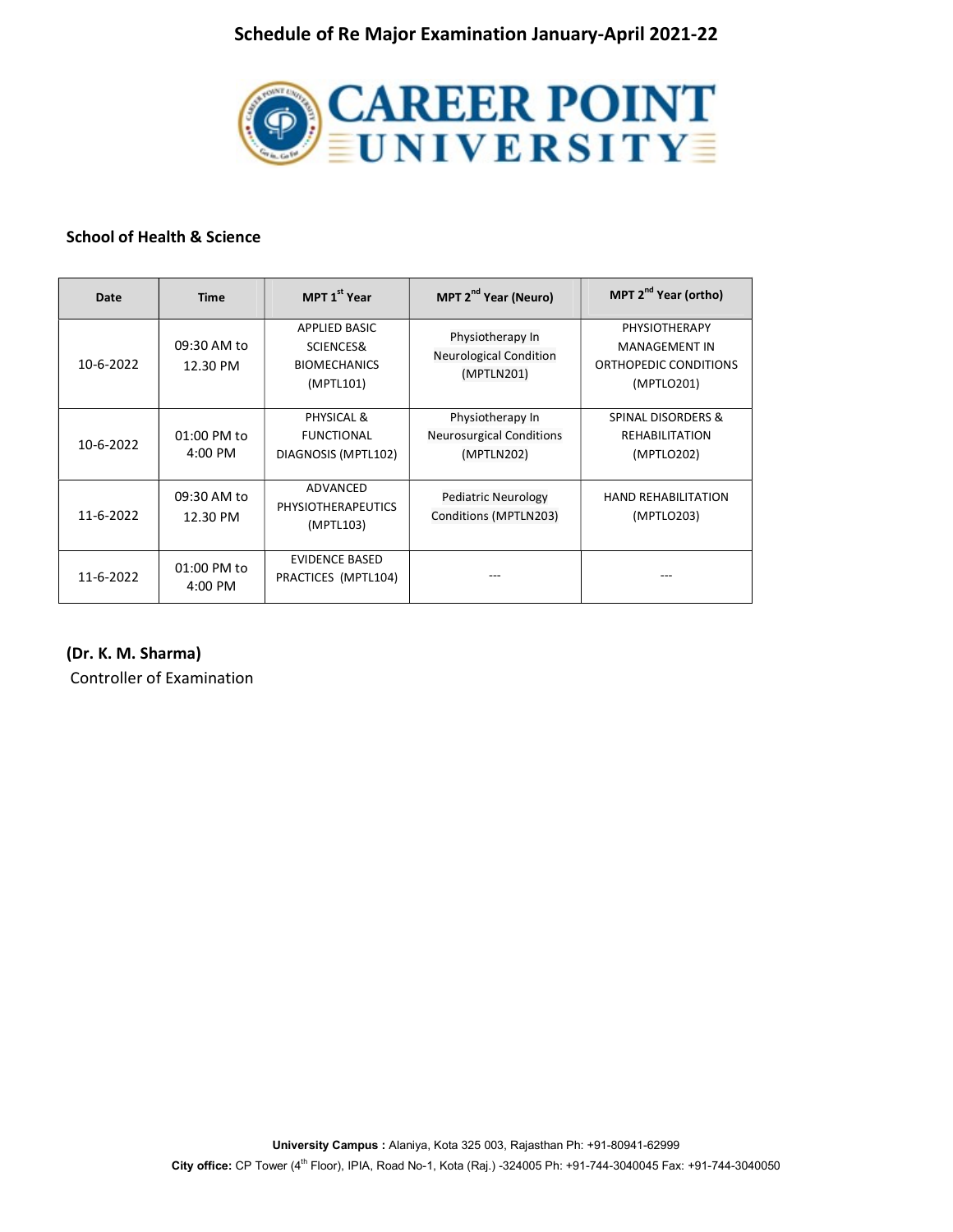

#### School of Health & Science

| Date & Day | Time/Shift  |  | M.Sc (Nutrition &<br>Dietetics)<br>2 Year |
|------------|-------------|--|-------------------------------------------|
|            | 09:30 AM to |  | Dietary Management                        |
| 10-6-2022  | 12.30 PM    |  | (MNDL601)                                 |
|            | 01:00 PM to |  | <b>Advanced Nutrition</b>                 |
| 10-6-2022  | 4:00 PM     |  | (MNDL602)                                 |
|            |             |  | Food Safety, Processing                   |
| 11-6-2022  | 09:30 AM to |  | Packaging & Quality<br>Control            |
|            | 12.30 PM    |  | (MNDL603)                                 |
|            |             |  |                                           |
|            | 01:00 PM to |  | <b>Pediatric Nutrition</b>                |
| 11-6-2022  | 4:00 PM     |  | (MNDL604)                                 |
|            | 09:30 AM to |  | Food Hygiene And                          |
| 13-6-2022  | 12.30 PM    |  | Sanitation                                |
|            |             |  | (MNDL606)                                 |

#### School of Legal Studies

| Date      | Time              | LLB (II semester)  | LLB (IV semester) | LLB (VI semester)             |
|-----------|-------------------|--------------------|-------------------|-------------------------------|
| 10-6-2022 | 09:30 AM to 12.30 | Law of Contract-II | $---$             | Principles of Taxation<br>Law |

University Campus : Alaniya, Kota 325 003, Rajasthan Ph: +91-80941-62999

City office: CP Tower (4th Floor), IPIA, Road No-1, Kota (Raj.) -324005 Ph: +91-744-3040045 Fax: +91-744-3040050